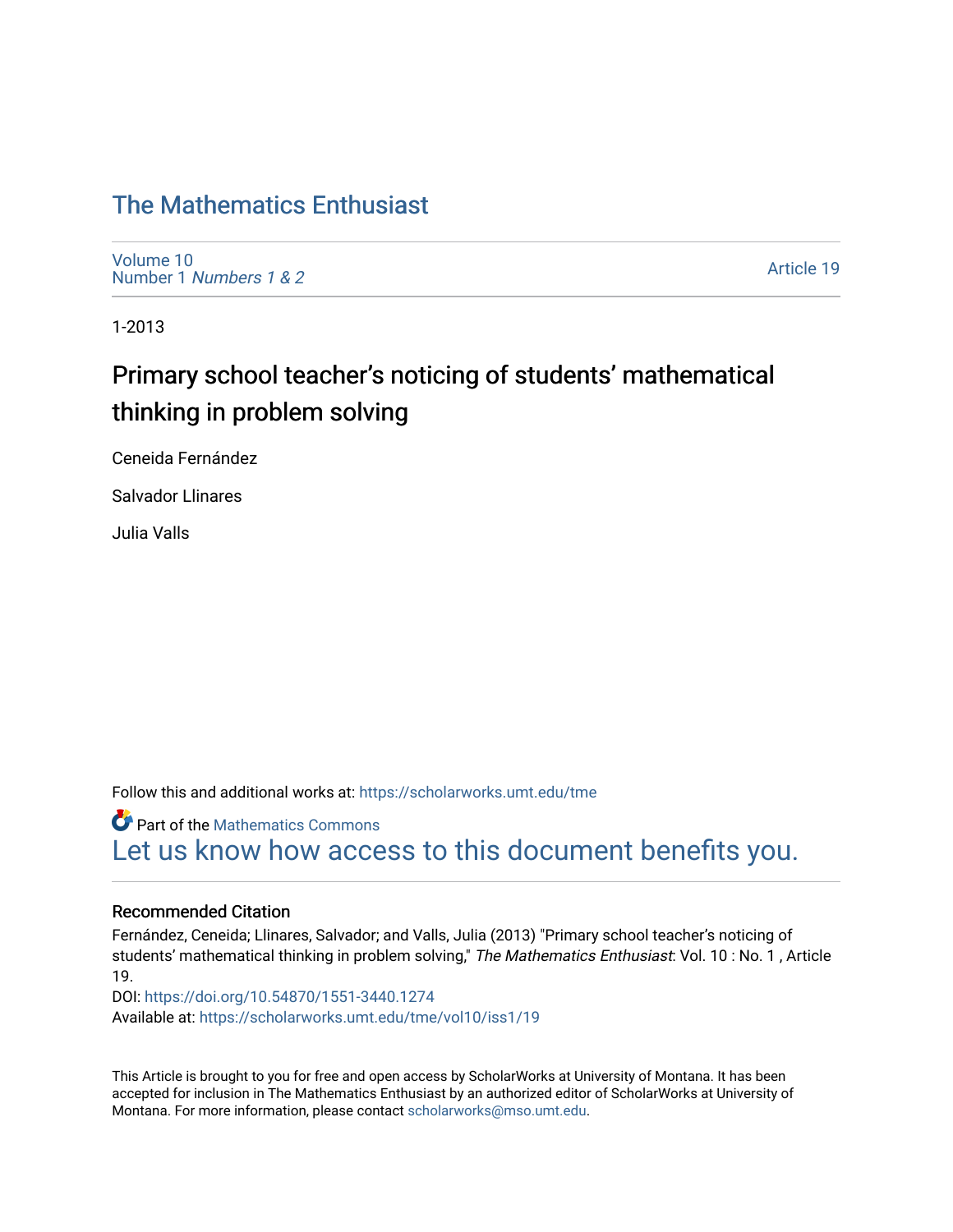## **Primary school teacher's noticing of students' mathematical thinking in problem solving**

*Ceneida Fernández1* Salvador Llinares<sup>2</sup> *Julia Valls 3 Universidad de Alicante, Spain* 

**Abstract:** Professional noticing of students' mathematical thinking in problem solving involves the identification of noteworthy mathematical ideas of students' mathematical thinking and its interpretation to make decisions in the teaching of mathematics. The goal of this study is to begin to characterize pre-service primary school teachers' noticing of students' mathematical thinking when students solve tasks that involve proportional and non-proportional reasoning. From the analysis of how pre-service primary school teachers notice students' mathematical thinking, we have identified an initial framework with four levels of development. This framework indicates a possible trajectory in the development of primary teachers' professional noticing.

**Keywords:** Professional noticing, proportional reasoning, pre-service primary teacher's learning, classroom artifacts.

### **INTRODUCTION**

### **Teachers and problem solving: the role of understanding the students'**

#### **mathematical thinking**

Solving problem is a relevant task in mathematics teaching. However, teachers need to understand the students' thinking in order to manage problem solving situations in classroom. Teachers' abilities to identify the mathematical key aspects in the students' thinking during problem solving are important to performance teaching for

 $\overline{a}$ 

<sup>3</sup>julia.valls@ua.es

 $\frac{1}{2}$ ceneida.fernandez@ua.es

<sup>&</sup>lt;sup>2</sup>sllinares@ua.es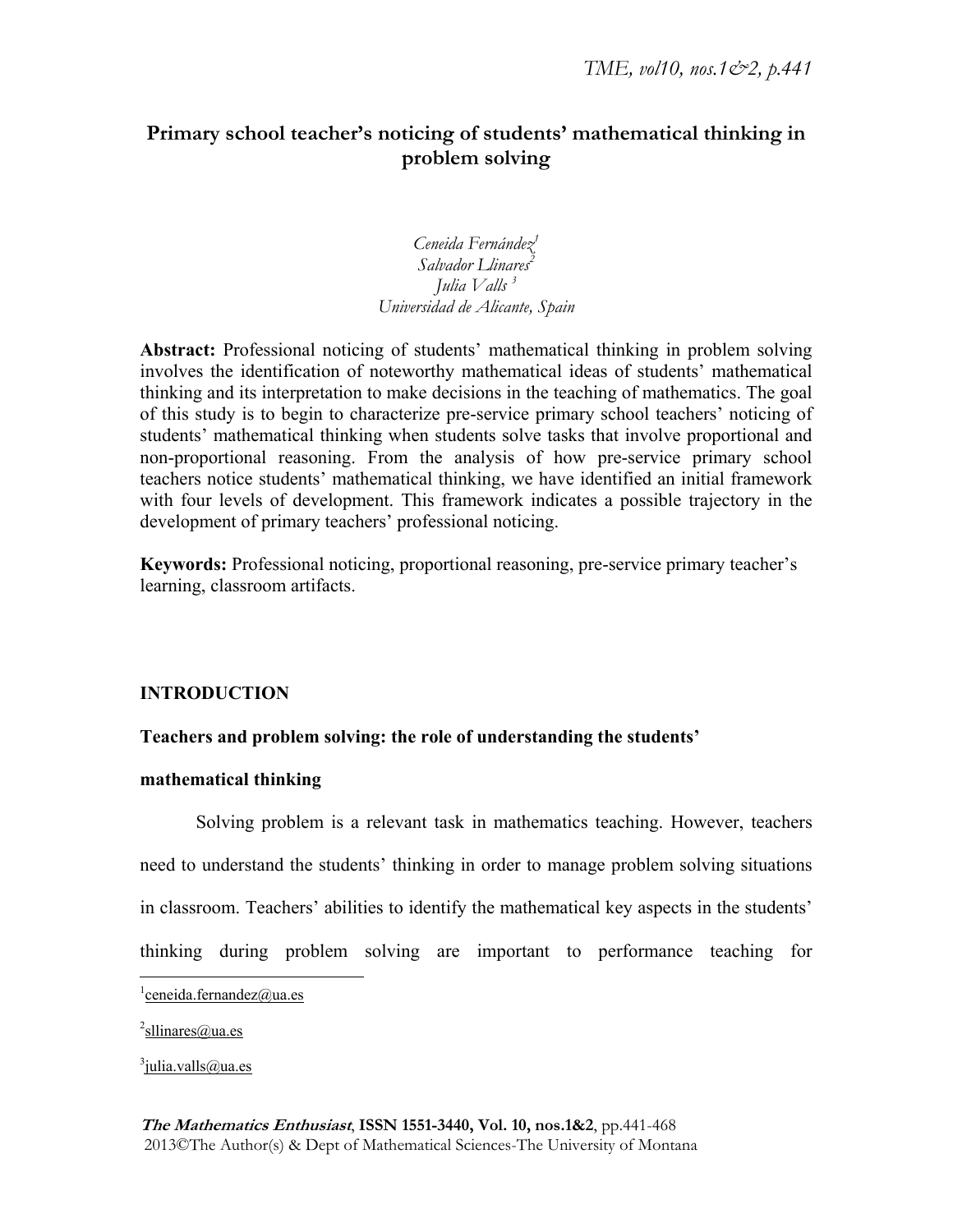understanding. The development of these abilities to interpret students' thinking may allow teachers to make appropriate instructional decisions, for instance, the selection and design of mathematical tasks in problem solving activities (Chamberlin, 2005).

Although the analysis of students' thinking is highlighted as one of the central tasks of mathematics teaching, identifying the mathematical ideas inherent in the strategies that a student used during the mathematical problem solving could be difficult for the teacher. However, teachers need to know how students understand the mathematical concepts in order to help them to improve their mathematical understanding (Schifter, 2001; Steinberg, Empson, & Carpenter, 2004). This approach is based on listening to and learning from students (Crespo, 2000) since, in this case, the teacher has to make decisions in which students' thinking is central.

Identifying the possible strategies used by students in problem solving allows teachers to interpret why a particular problem could be difficult and also to pose problems considering the characteristics of students' thinking. On the other hand, if teachers understand the mathematical ideas associated with problems in each particular mathematical domain, they may be able to interpret the mathematical understanding of students appropriately. This knowledge could help teachers to know which characteristics make problems difficult for students and why (Franke & Kazemi, 2001).

Considering these previous reflections about the relevant role of students' thinking in mathematics teaching, an important goal in some mathematics teachers programs is the development of teachers' ability to interpret students' mathematical thinking (Eisenhart, Fisher, Schack, Tassel, & Thomas, 2010). Some mathematics teacher education programs have reported findings that support this approach but have also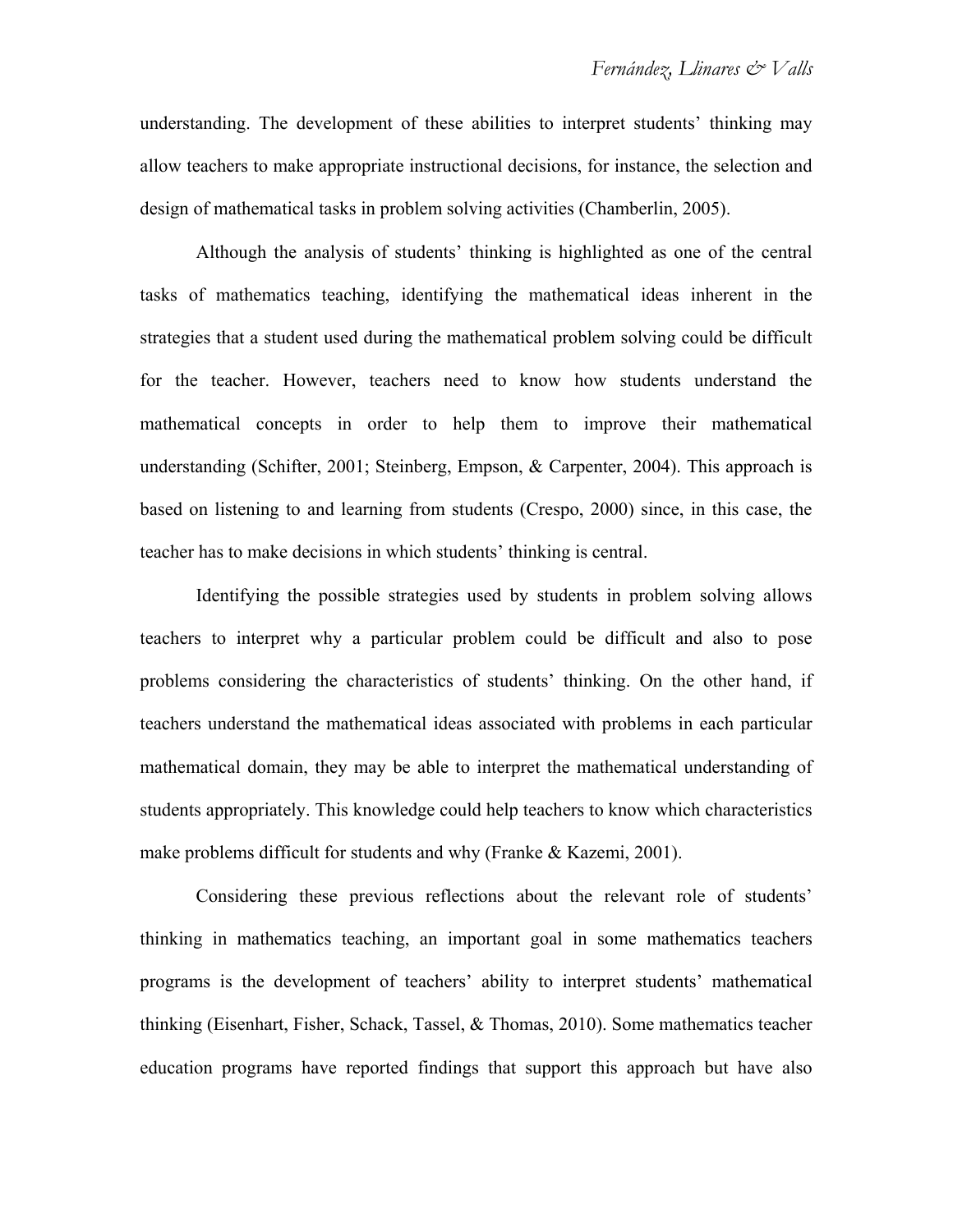reported that the development of this expertise is a challenge (Llinares & Krainer, 2006). The findings in these studies have pointed out that the more or less success of programs depends on how pre-service teachers understand the mathematical ideas in the mathematical problems and the students' mathematical thinking activated in the problem solving activities (Norton, McCloskey, & Hudson, 2011; van Es & Sherin, 2002; Wallach & Even, 2005).

#### **Teachers' professional noticing of students' mathematical thinking**

Research on mathematics teacher development underlines the importance of the development of pre-service teachers' professional noticing in the teaching of mathematics (Jacobs, Lamb, & Philipp, 2010; Mason, 2002; van Es & Sherin, 2002). Researchers and mathematics teacher educators consider the noticing construct as a way to understand how teachers make sense of complex situations in classrooms (Sherin, Jacobs, & Philipp, 2010). Particularly, Mason (2002) introduces the idea of awareness to characterize the ability of noticing as a consequence of structuring the teacher's attention about relevant teaching events. A particular focus implies the identification of key aspects of students' mathematical thinking and its interpretation to make decisions in the teaching of mathematics (Jacobs et al., 2010). Previous researches have indicated the relevance of pre-service teachers' interpretations of students' mathematical thinking to determine the quality of the teaching of mathematics (Callejo, Valls, & Llinares, 2010; Chamberlin, 2005; Crespo, 2000; Sherin, 2001). Therefore, the necessity that pre-service teachers base their decisions on students' understandings underlines the importance to characterize and understand the development of this skill (Hiebert, Morris, Berk, & Jansen, 2007). This fact justifies the necessity to focus our attention on how pre-service teachers identify and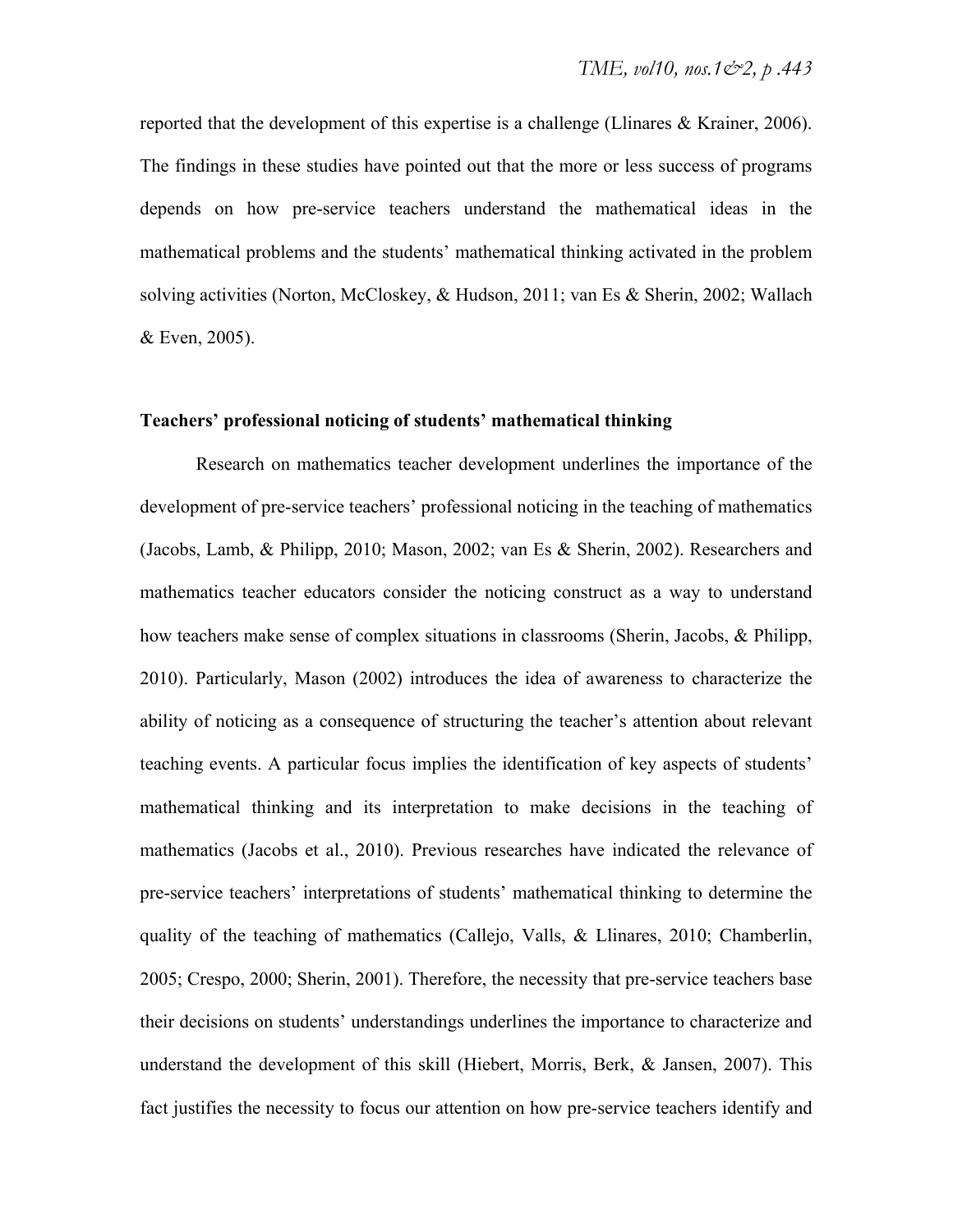interpret students' mathematical thinking in different mathematical domains (Hines & McMahon, 2005; Lobato, Hawley, Druken, & Jacobson, 2011).

Previous research on how students solve problems in specific mathematical domains has provided useful knowledge about the development of student's mathematical thinking in these domains that could be used in the study of the development of the noticing skill. One of these mathematical domains is the transition from students' additive to multiplicative thinking in the context of the proportional reasoning. Multiplicative structures in the domain of natural numbers that come from the expressions  $a \times b = c$ , have some aspects in common with additive structures, such as the multiplication as a repeated addition, but also have their own specificity that is not reducible to additive aspects (Clark & Kamii, 1996; Lamon, 2007; Fernández & Llinares, 2012-b). For example, tasks that involve the meaning of ratio such as: John has traveled by car 45 km in 38 minutes, how many km will he travel in 27 minutes? However, a characteristic of this transition is the difficulty that students of different ages (primary and secondary school students) encounter to differentiate multiplicative from additive situations. This difficulty is manifested in students who over-use incorrect additive methods on multiplicative situations (Hart, 1988; Misailidou & Williams, 2003; Tourniaire & Pulos, 1985), and who over-use incorrect multiplicative methods on additive situations (Fernández & Llinares, 2011; Fernández, Llinares, Van Dooren, De Bock, & Verschaffel, 2011-a, 2011-b; Van Dooren, De Bock, Janssens & Verschaffel, 2008). These previous researches have provided results that underline key ideas in the transition from additive to multiplicative structures. These ideas have allowed us the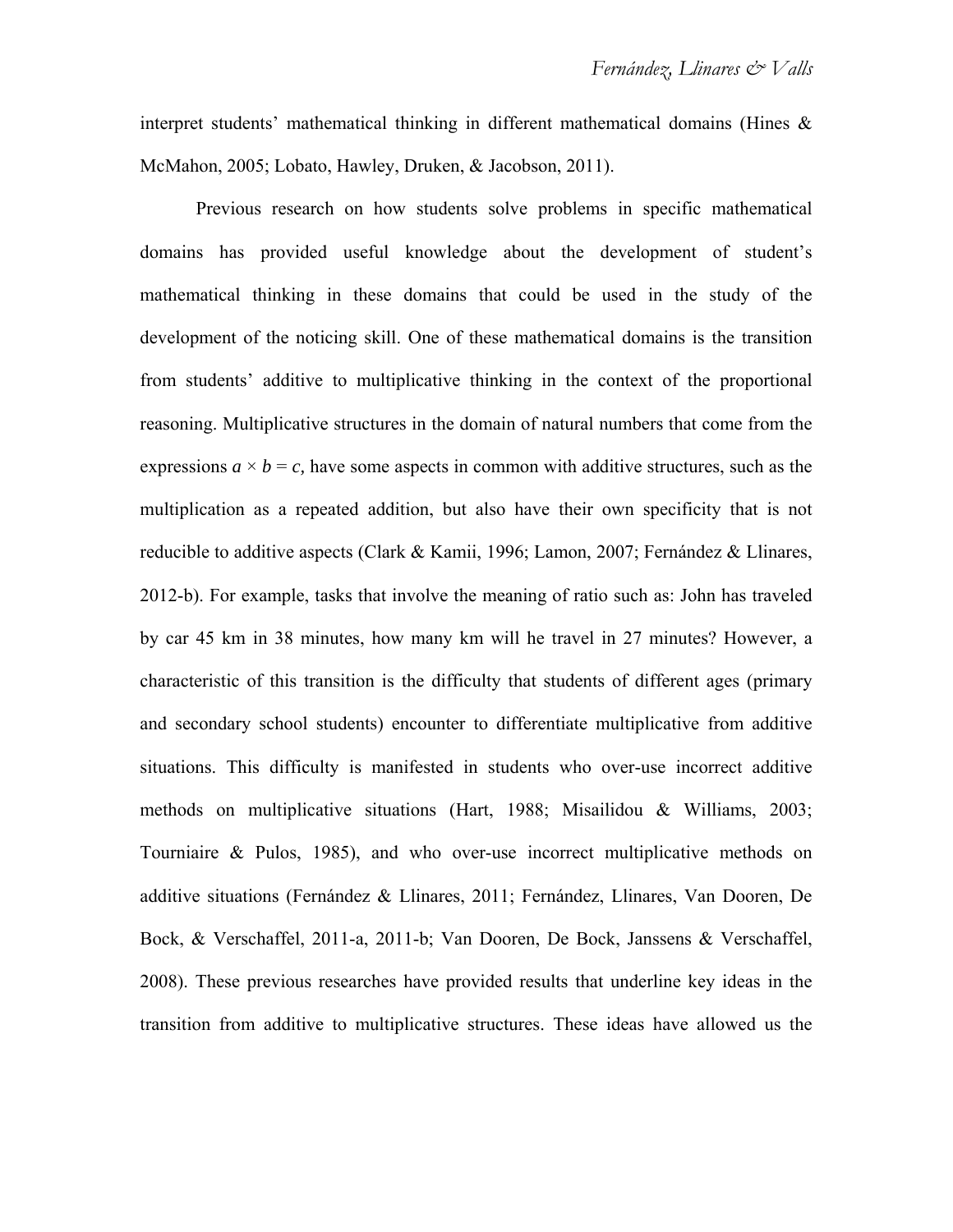opportunity to design instruments to analyze pre-service teachers' professional noticing of students' mathematical thinking.

The aim of this study is to characterize pre-service teachers' noticing of students' mathematical thinking in the domain of the transition from additive to multiplicative thinking, particularly, in the context of the proportional reasoning. Therefore, we are going to characterize how pre-service primary school teachers interpret students' mathematical thinking when they are analyzing the student's written work in mathematical tasks. Research questions are:

- Which aspects of students' mathematical thinking do pre-service teachers identify in multiplicative and additive situations?
- How do pre-service teachers interpret the aspects of involved students' mathematical thinking?

When we tried to answer these two questions, an additional result emerged: a framework with different levels that describes pre-service primary school teachers' noticing of students' mathematical thinking in the domain of students' transition from additive to multiplicative thinking in the context of proportional reasoning. In this sense, pre-service teachers' interpretations of the student's written work in the mathematical tasks help us to identify how they interpret the information about the way in which students have solved the problems. So, in this case, we hypothesized that students' solutions to the problems could help pre-service teachers interpret how students are thinking about the given situations.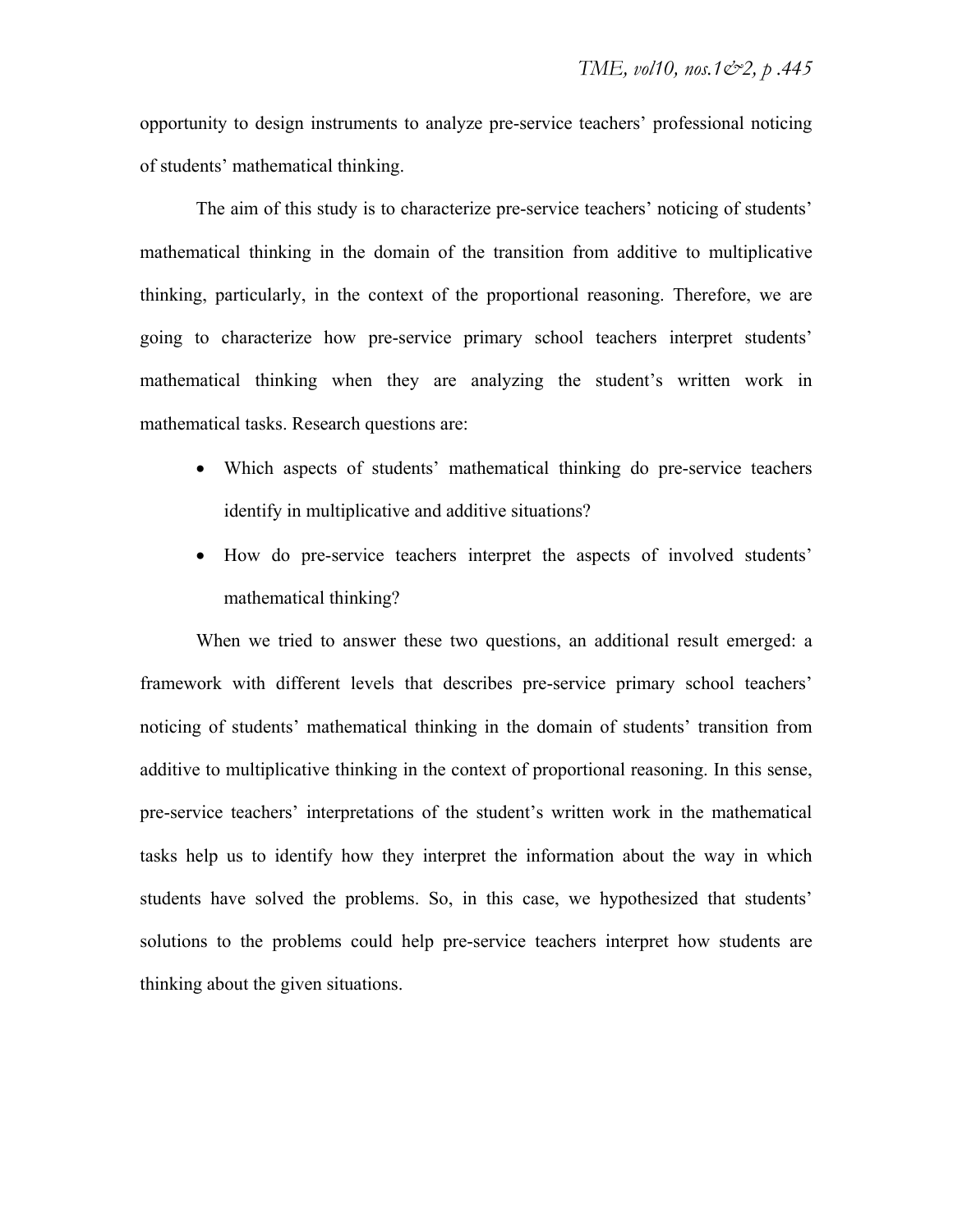#### **METHODS AND PROCEDURES**

#### **Participants**

The participants in this study were 39 pre-service primary school teachers that were enrolled in the last semester of their training program. The three years of teacher education program offers a combination of university-based coursed and school-based practice. Pre-service teachers take foundational courses in education and method courses in different areas such as mathematics, language and social science, and a 12-week school teaching practicum. These pre-service teachers had still not made teaching practices at schools, but they had finished a mathematics method course in their first year of the training program (90 hours). This mathematics method course is focused on numerical sense, operations and modes of representation and, particularly, it has approximately 9 hours focused on the idea of ratio as an interpretation of rational numbers. We considered that characterizing pre-service teachers' noticing of students' mathematical thinking in problem solving could provide information about the development of pre-service teachers' learning during the teaching practices.

#### **Instrument**

Pre-service teachers had to examine six students answers to four problems (Figure 1), two proportional problems (modelled by the function  $f(x) = ax$ ,  $a\neq 0$ ) (problems 2 and 4) and two non-proportional problems with an additive structure (modelled by the function  $f(x) = x+b$ ,  $b\neq 0$ ) (problems 1 and 3). Additive and proportional situations differ on the type of relationship between quantities. For example, in Peter and Tom's problem (problem 1) the relationship between Peter's and Tom's number of boxes can be expressed through an addition: Tom's laps = Peter's laps  $+60$  (the difference between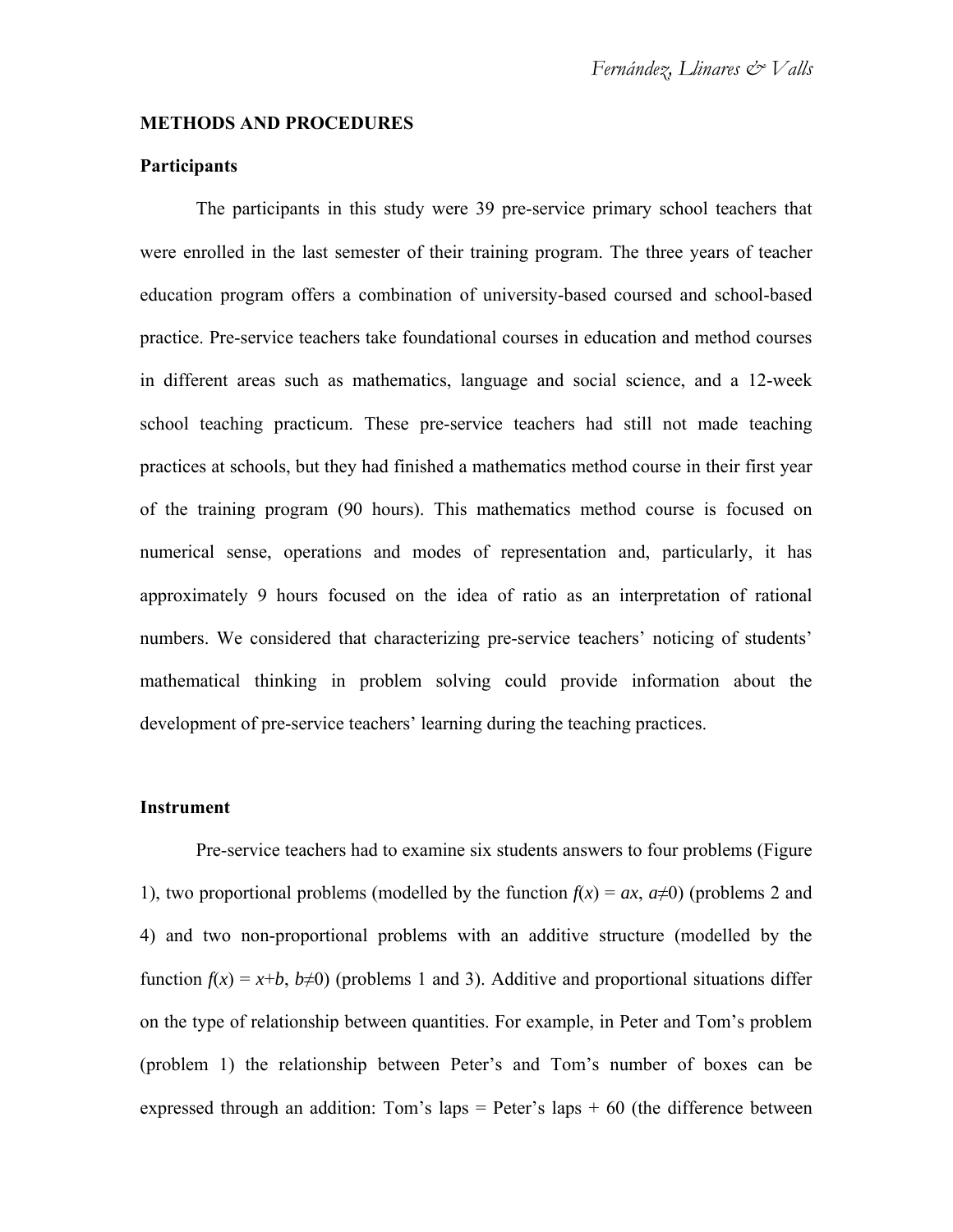quantities remains constant). On the other hand, in Rachel and John's problem (problem 2), the relationship between the number of flowers that Rachel and John have planted can be expressed through a multiplication: John plants 3 times more flowers than Rachel (60  $= 20 \times 3$ ). The first problem is an additive situation while the second situation is a proportional one. These differences among proportional and additive situations are considered in the problems with the sentences "they started together" or "Peter starter later/David started earlier" and "John plants faster/Laura pastes slower" or "they go equally fast".

The students' answers show different correct strategies used in proportional situations (the use of internal ratios, the use of external ratios, the building-up strategy, the unit rate and the rule of three as correct strategies) but they were used incorrectly in the additive problems. On the other hand, the additive strategy was used as correct strategy in additive problems but as incorrect strategy in proportional ones.

Pre-service teachers had to examine a total of 24 students' answers (four problems  $\times$  six students) and respond to the next three issues related to the relevant aspects of the professional noticing of students' mathematical thinking skill (Jacobs et al., 2010):

- "Please, describe in detail what you think each student did in response to each problem" (related to pre-service teachers' expertise in attending to students' strategies).
- "Please, indicate what you learn about students' understandings related to the comprehension of the different mathematic concepts implicated" (related to pre-service teachers' expertise in interpreting students' understanding).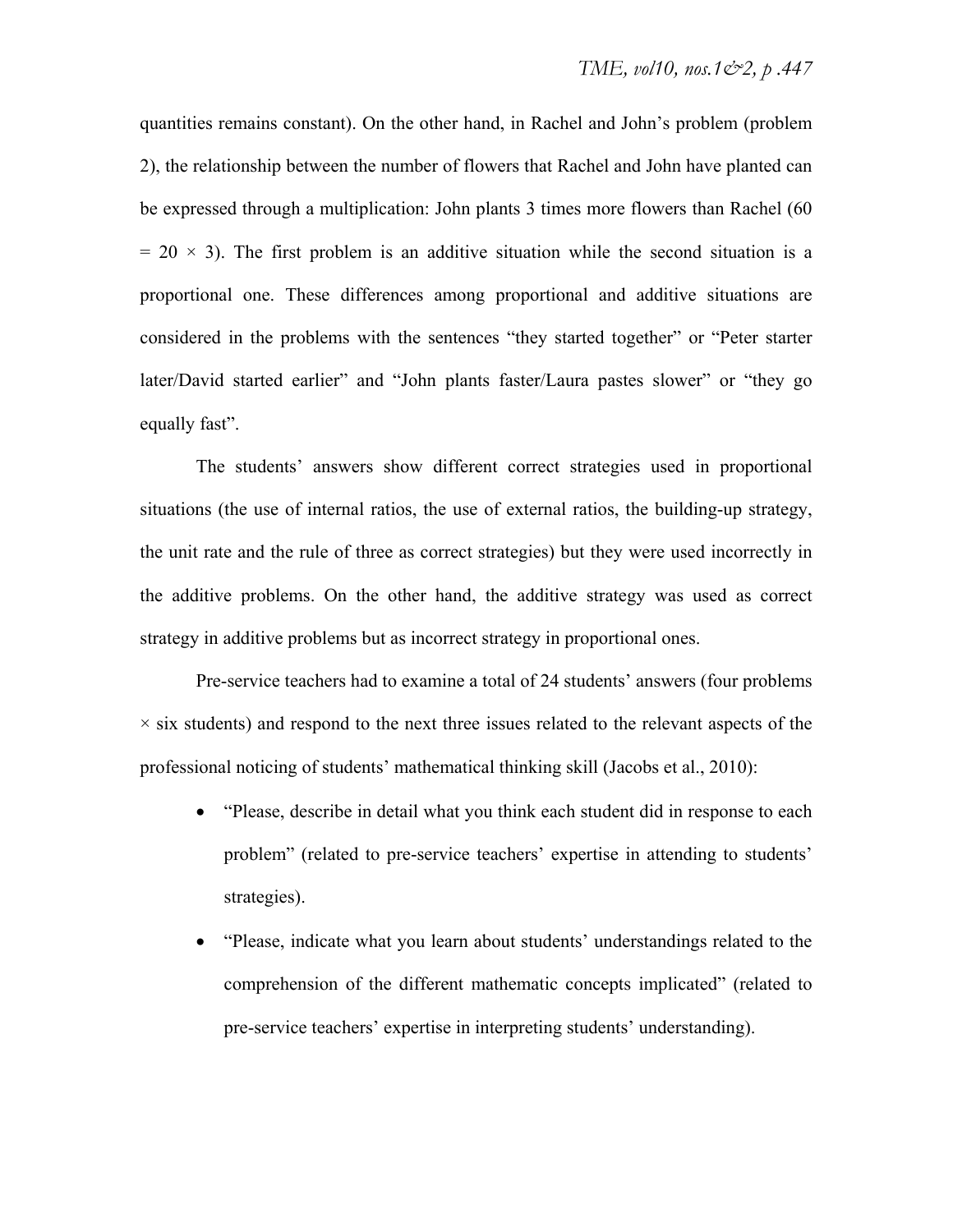"If you were a teacher of these students, what would you do next?" (that is, documenting pre-service teachers' expertise in deciding how to respond on the basis of students' understandings).

The six students' answers to the four problems were selected taking into account previous research on proportional reasoning. We focus our attention on the research findings that describe different profiles of primary and secondary school students when they solve proportional and non-proportional problems (Fernández & Llinares, 2012-a; Van Dooren, De Bock & Verschaffel, 2010). These students' profiles are:

- students who solve proportional and additive problems proportionality,
- students who solve proportional and additive problems additively,
- students who solve both type of problems correctly, and
- students who solve problems with integer ratios using proportionality (regardless the type of problem) and solve problems with non-integer ratios using additive strategies.

So, four out of six students' answers corresponded with one of these profiles and the other two students' answers used methods without sense. These last two students' answers were included as *buffer answers.* Furthermore, to avoid those results were affected by other specific variables of the test, problems and students' answers order was varied. So, 20 different versions of the test were designed.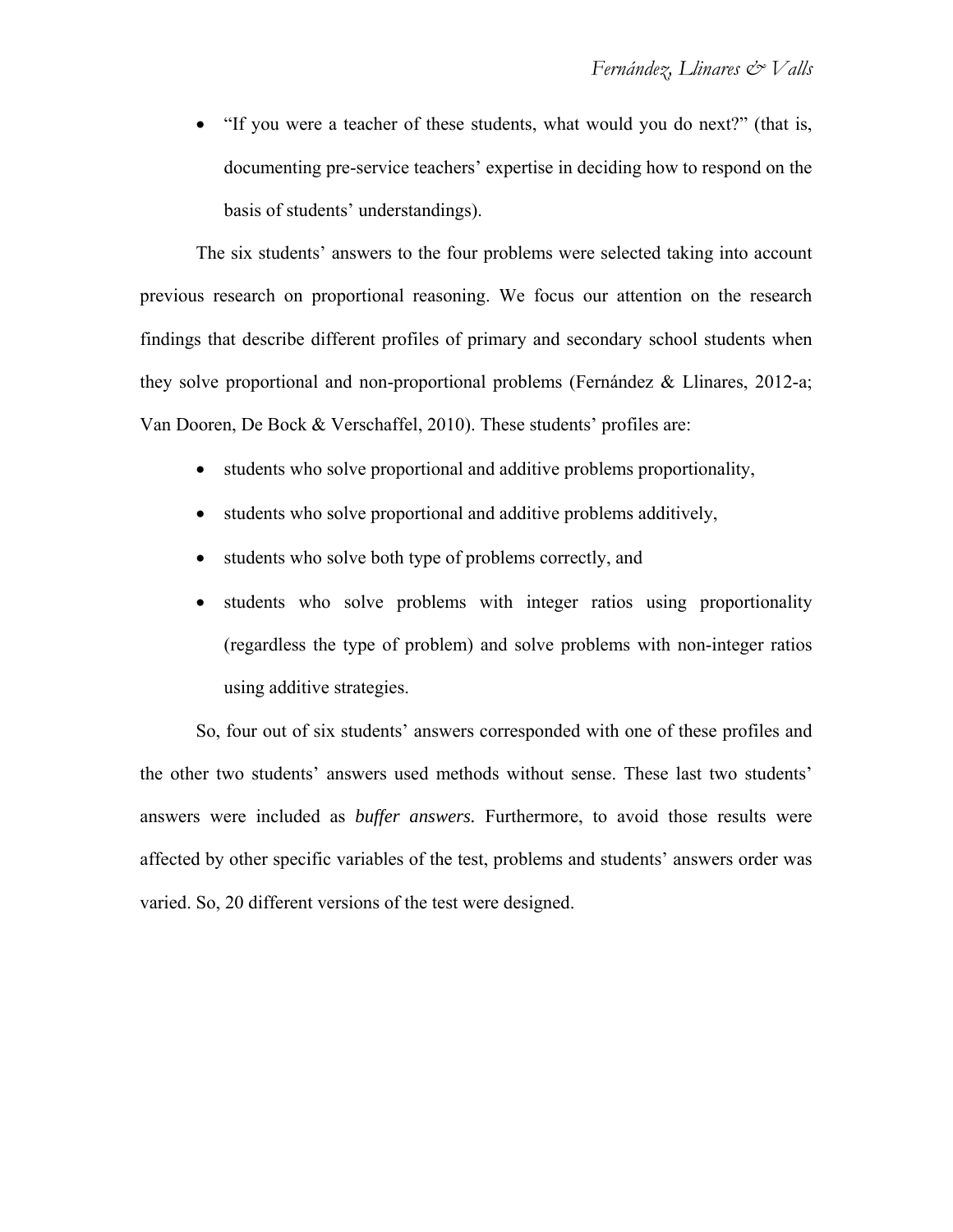| Problem 1                                                                        |                                                                                                                                         |                                                |
|----------------------------------------------------------------------------------|-----------------------------------------------------------------------------------------------------------------------------------------|------------------------------------------------|
| loaded 100 boxes. If Peter has loaded 60 boxes, how many boxes has Tom loaded?   | Peter and Tom are loading boxes in a truck. They load equally fast but Peter started later. When Peter has loaded 40 boxes, Tom has     |                                                |
|                                                                                  |                                                                                                                                         |                                                |
| <b>Student 1</b>                                                                 | <b>Student 2</b>                                                                                                                        | <b>Student 3</b>                               |
|                                                                                  | $\begin{array}{r} 60 \\ + 40 \\ \hline 10 \\ \hline 10 \\ \end{array}$                                                                  |                                                |
|                                                                                  |                                                                                                                                         | $\frac{40160}{1001100}$ 60t60                  |
| Tom has loaded  the boxes                                                        | Tom has loaded C.C. boxes                                                                                                               | Tom has loaded $470$ , hoxes                   |
|                                                                                  |                                                                                                                                         |                                                |
| <b>Student 4</b>                                                                 | <b>Student 5</b>                                                                                                                        | <b>Student 6</b>                               |
| $-40 + 40$                                                                       | $Redro = 467420.060$<br>Temás 100,00=150                                                                                                | $60 + 0 = 100 + 100 = 200$                     |
|                                                                                  |                                                                                                                                         |                                                |
| Tom has loaded boxes                                                             |                                                                                                                                         | Tom has loaded 20%, boxes                      |
|                                                                                  | Tom has loaded AS2. boxes                                                                                                               |                                                |
| Problem 2                                                                        |                                                                                                                                         |                                                |
|                                                                                  | Rachel and John ara planting flowers. They started together but John plants faster. When Rachel has planted 4 flowers, John has planted |                                                |
| 12 flowers. If Rachel has planted 20 flowers, how mnay flowers has John planted? |                                                                                                                                         |                                                |
|                                                                                  |                                                                                                                                         |                                                |
| <b>Student 1</b>                                                                 | <b>Student 2</b>                                                                                                                        | <b>Student 3</b>                               |
|                                                                                  | $+\frac{1}{12}$                                                                                                                         |                                                |
|                                                                                  |                                                                                                                                         | $\frac{4}{12}$ $\frac{10}{18}$<br>12-4=8+20=28 |
|                                                                                  |                                                                                                                                         |                                                |
| John has planted 60<br>flowers                                                   | John has planted 24 flowers                                                                                                             | John has planted 28 flowers                    |
| <b>Student 4</b>                                                                 | <b>Student 5</b>                                                                                                                        | Student 6                                      |
|                                                                                  |                                                                                                                                         |                                                |
| $-\frac{12}{4} + \frac{12}{8}$                                                   | $\frac{Ragx}{\sum_{\alpha}u}$ $\frac{u\sqrt{2}}{2\sqrt{2}}\frac{u\sqrt{2}}{60}$ $\frac{u}{60}$                                          | $2e - y = 80$                                  |
|                                                                                  |                                                                                                                                         |                                                |
|                                                                                  |                                                                                                                                         |                                                |
| John has planted 2.8 flowers                                                     | John has planted 60. flowers                                                                                                            | John has planted & flowers                     |
|                                                                                  |                                                                                                                                         |                                                |
| Problem 3                                                                        |                                                                                                                                         |                                                |
| made 24 dolls. If Ann has made 48 dolls, how many dolls has David made?          | Ann and David are manufacturing dolls. They work equally fast but David started earlier. When Ann has made 12 dolls, David has          |                                                |
|                                                                                  |                                                                                                                                         |                                                |
| <b>Student 1</b>                                                                 | <b>Student 2</b>                                                                                                                        | <b>Student 3</b>                               |
| $rac{1}{x^{2}}$                                                                  |                                                                                                                                         | $\frac{49}{71} \times \frac{99}{11}$           |
|                                                                                  | $+\frac{4}{3}\frac{6}{4}$                                                                                                               |                                                |
|                                                                                  |                                                                                                                                         |                                                |
| David has made                                                                   |                                                                                                                                         | David has made 96 dolls                        |
| Student 4                                                                        | <b>Student 5</b>                                                                                                                        | <b>Student 6</b>                               |
|                                                                                  |                                                                                                                                         |                                                |
| $\frac{24}{12} \div \frac{15}{12}$                                               | Ana $\frac{42}{9}$<br>David 2018c $\frac{24}{9}$                                                                                        | $24 - (2312 - 48 - 5)6$                        |
|                                                                                  |                                                                                                                                         |                                                |
| David has made and dolls                                                         | David has made $96$ dolls                                                                                                               | David has made 5% dolls                        |
|                                                                                  |                                                                                                                                         |                                                |
| Problem 4                                                                        |                                                                                                                                         |                                                |
|                                                                                  | Laura and Peter are pasting stamps on postcards. They started together but Laura pastes slower. When Laura has pasted 80 stamps,        |                                                |
|                                                                                  | Peter has pasted 280 stamps. If Laura has pasted 120 stamps, how many stamps has Peter pasted?                                          |                                                |
| Student 1                                                                        | <b>Student 2</b>                                                                                                                        | <b>Student 3</b>                               |
| 1,20                                                                             | 250                                                                                                                                     | 120x3xz<br>James 80 1120                       |
|                                                                                  | 2 Sc                                                                                                                                    |                                                |
|                                                                                  | 5 <sub>6</sub>                                                                                                                          | X= 780 : 90 = 3's                              |
| Peter has pasted a 20 stamps                                                     | Peter has pasted <b>bhc</b> stamps                                                                                                      | 42,00<br>$v = 420$                             |
|                                                                                  |                                                                                                                                         | Peter has pasted stamps                        |
| Student 4                                                                        | <b>Student 5</b>                                                                                                                        | Student 6                                      |
|                                                                                  |                                                                                                                                         |                                                |
| $ \frac{180}{30}$ + $\frac{120}{200}$                                            | 2000/ SO 40/@"Dollo                                                                                                                     | 120.280:33.600                                 |
|                                                                                  |                                                                                                                                         |                                                |
|                                                                                  |                                                                                                                                         | Peter has pasted 33.600 stamps                 |
| Peter has pasted stamps                                                          | Peter has pasted <b>120</b> stamps                                                                                                      |                                                |

Figure 1. Problems and students' answers used in the test

## **Analysis**

Pre-service teachers' answers were analyzed by three researchers. From a preliminary analysis of a sample of pre-service teachers' answers, we generated an initial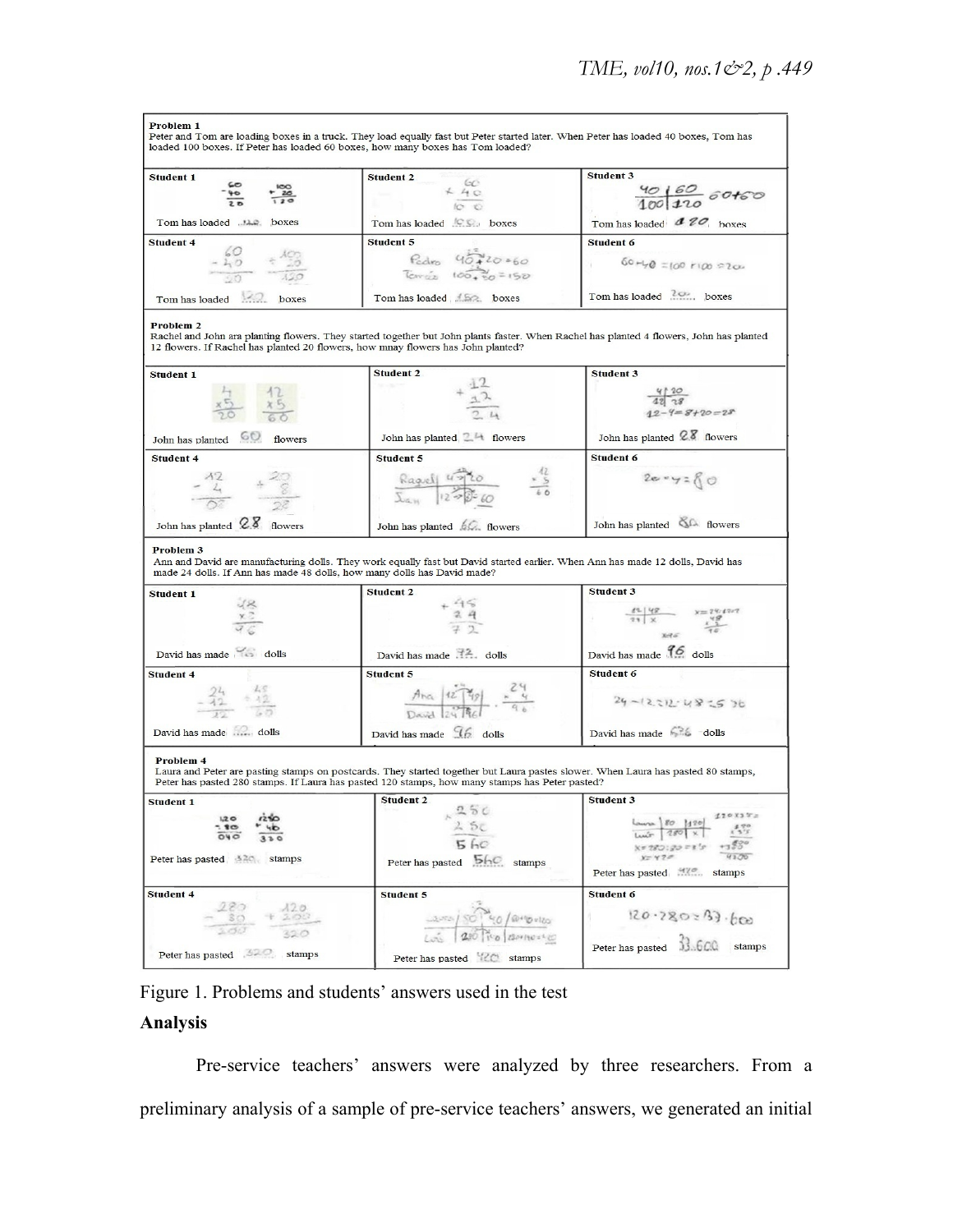set of rubrics to make visible aspects to characterize the professional noticing of students' mathematical thinking in the context of proportional reasoning. These initial rubrics were refined as the analysis was progressing. Finally, we generated four-level descriptors which were applied to all pre-service teachers' answers:

- Level 1. Proportional from additive problems are not discriminated
- Level 2. Discriminate proportional from additive problems without identifying the mathematical elements.
- Level 3. Discriminate proportional from additive problems identifying the mathematical elements but without identifying students' profiles.
- Level 4. Discriminate proportional from additive problems identifying the mathematical elements and the students' profiles.

Therefore, firstly, we classified pre-service teachers in two groups: pre-service teachers who discriminated proportional and additive situations, and pre-service teachers who did not discriminate both situations.

Secondly, focused on pre-service teachers who discriminated both situations, we analyzed if they discriminated the situations identifying the mathematical elements that characterize proportional and additive situations and if they were able to identify students' profiles. This second stage of the analysis tried to identify the quality of preservice teachers' interpretations considering whether they have used specific mathematics elements to justify their interpretations. To do this, we took into account the mathematical elements of proportional and additive situations (Table 1) and the strategies used by students (Table 2). So, we analyzed if pre-service teachers identified the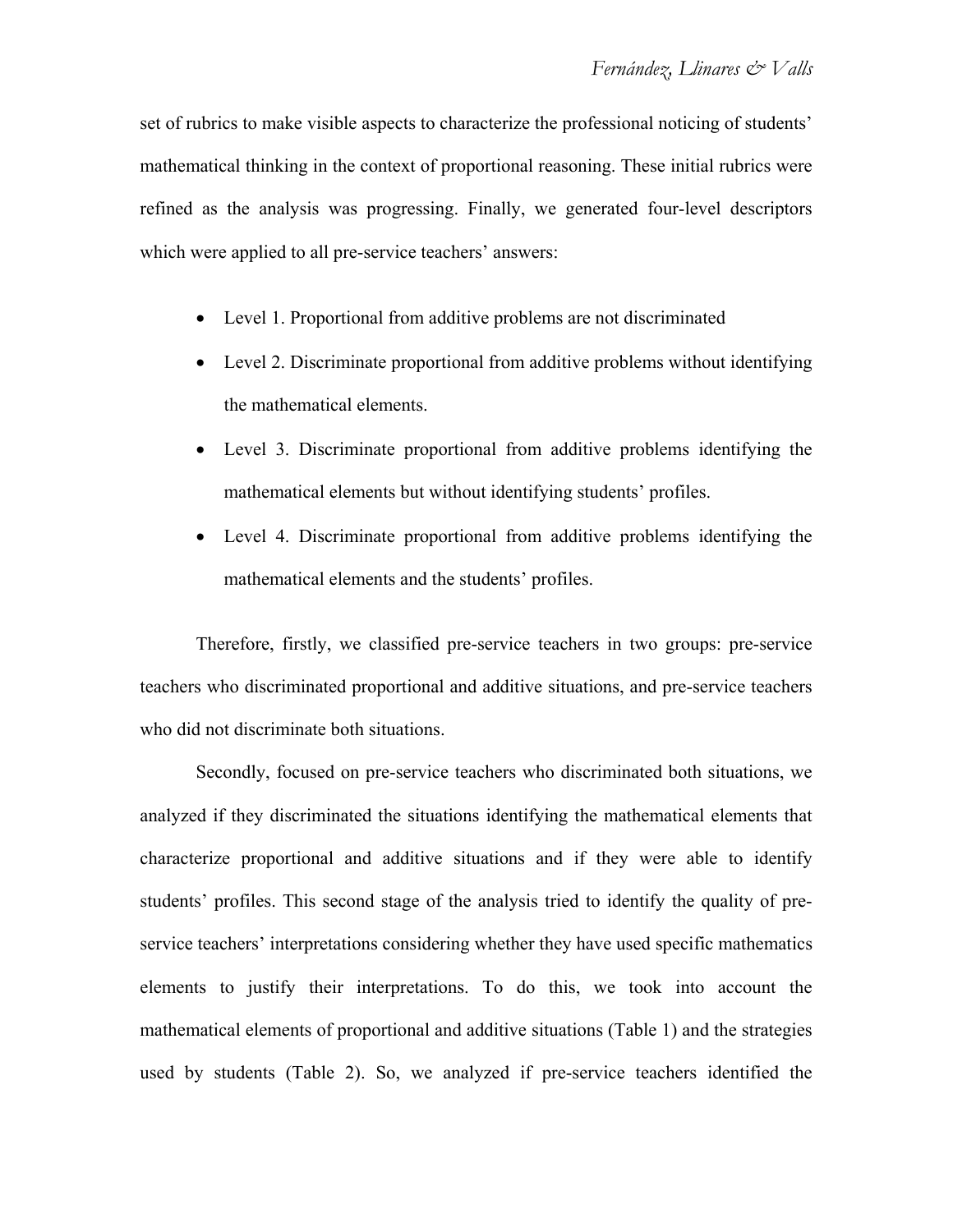strategies and integrated the mathematical elements in their written text produced (relating the characteristics of the problem and the strategy) when they answered the task.

We analyzed all pre-service teachers' answers but three out of thirty-nine preservice teachers were not classified in one of these levels because their answers were incomplete.

|  |  | Table 1. Mathematical elements of the situations |  |  |  |
|--|--|--------------------------------------------------|--|--|--|
|--|--|--------------------------------------------------|--|--|--|

| Proportional situation $f(x) = ax, a \neq 0$                                                         | Additive situation $f(x) = x + b, b \ne 0$                                                |  |  |  |
|------------------------------------------------------------------------------------------------------|-------------------------------------------------------------------------------------------|--|--|--|
| through origin<br>The function passes<br>started together"                                           | " <i>they</i> The function does not pass though<br>origin "they started later or earlier" |  |  |  |
| The value of the slope changes "someone goes<br>faster or slower"                                    | The value of the slope remains<br>constant "They go equally fast"                         |  |  |  |
| External ratios are constant $(f(x)/x = a)$ and<br>internal ratios are invariant $(a/b = f(a)/f(b))$ | The difference between relationed<br>quantities remains constant                          |  |  |  |
|                                                                                                      | $f(x)-x = b$                                                                              |  |  |  |

### **Table 2. Students' strategies used to solve the problems**

| <b>Proportional situations</b> | <b>Additive situations</b> |
|--------------------------------|----------------------------|
| The use of external ratios     | Additive strategy          |
| The use of internal ratios     |                            |
| Unit-rate                      |                            |
| Building-up strategies         |                            |
| Rule of three algorithm        |                            |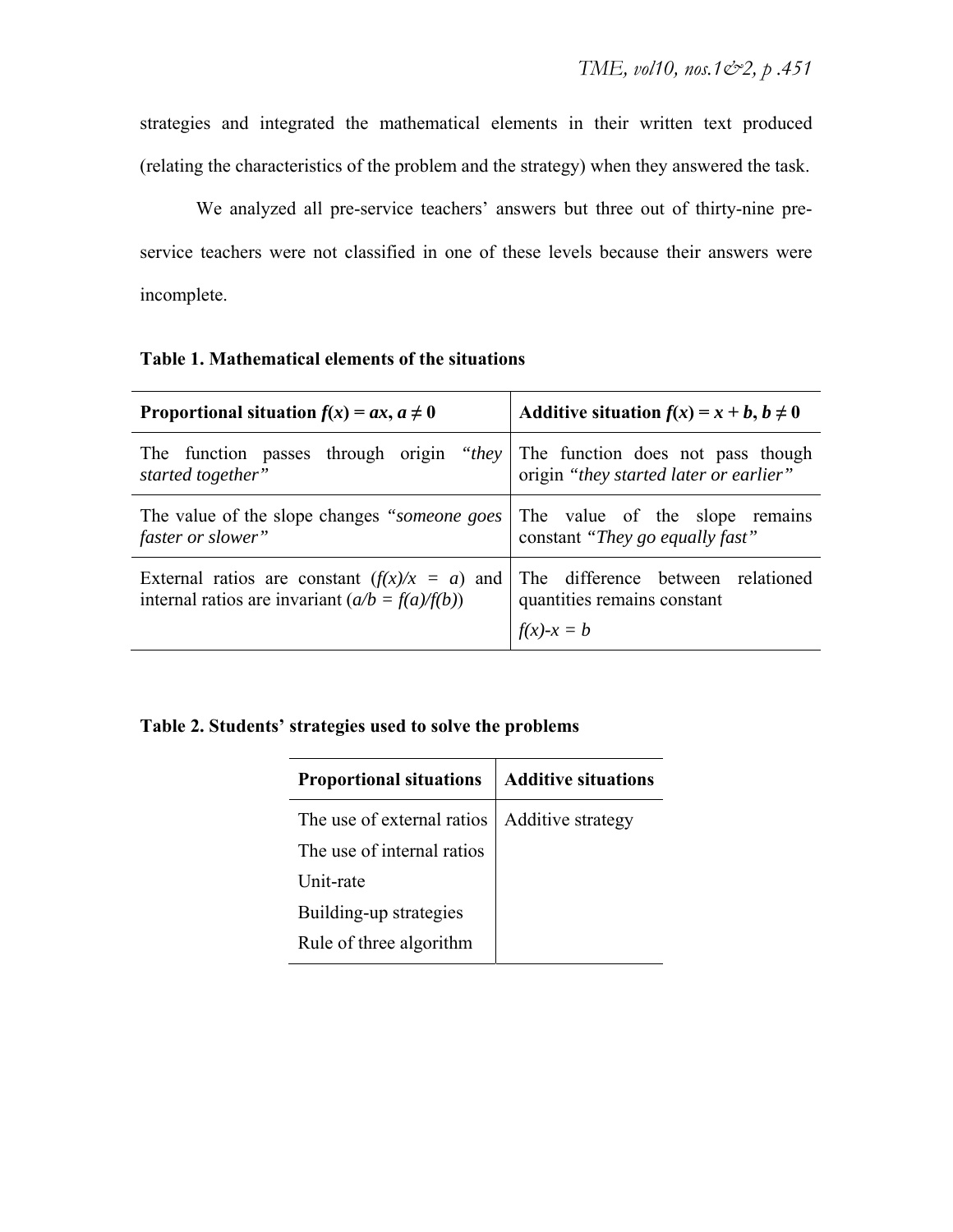#### **Results**

In this section, we present the characterization of the different levels in the development of pre-service teachers' noticing of students' mathematical thinking skill in the mathematical domain of proportionality.

*Level 1. Proportional from additive problems are not discriminated* (25 out of 39 pre-service teachers)*.* 

In this level we classified pre-service teachers who did not discriminate proportional from additive situations. These pre-service teachers considered

- that all the problems were proportional (so proportional methods were the correct strategies to solve all these problems), or
- that all the problems were additive (so additive methods were the correct strategies to solve all these problems).

For example, a pre-service teacher gave the next argument in the answer of student 5 to problem 2 (proportional situation) (Figure 1): *"This answer is correct. The student has found out by how much Rachel goes from 4 to 20 and repeated the process*  with *John*". This pre-service teacher identified the multiplicative relationship between quantities used by the student 5 to solve the problem, but this pre-service teacher said in the answer of student 5 to problem 3 (additive situation): *"This answer is correct. The student has found out the multiplicative relationship between 12 and 48 and then has multiplied 24 by this number".* In this case, the preservice teachers did not recognize the additive character of the situation.

Another pre-service teacher gave the next argument to the answer of student 4 to problem 3 (additive situation): *"The answer is correct. The student has obtained the*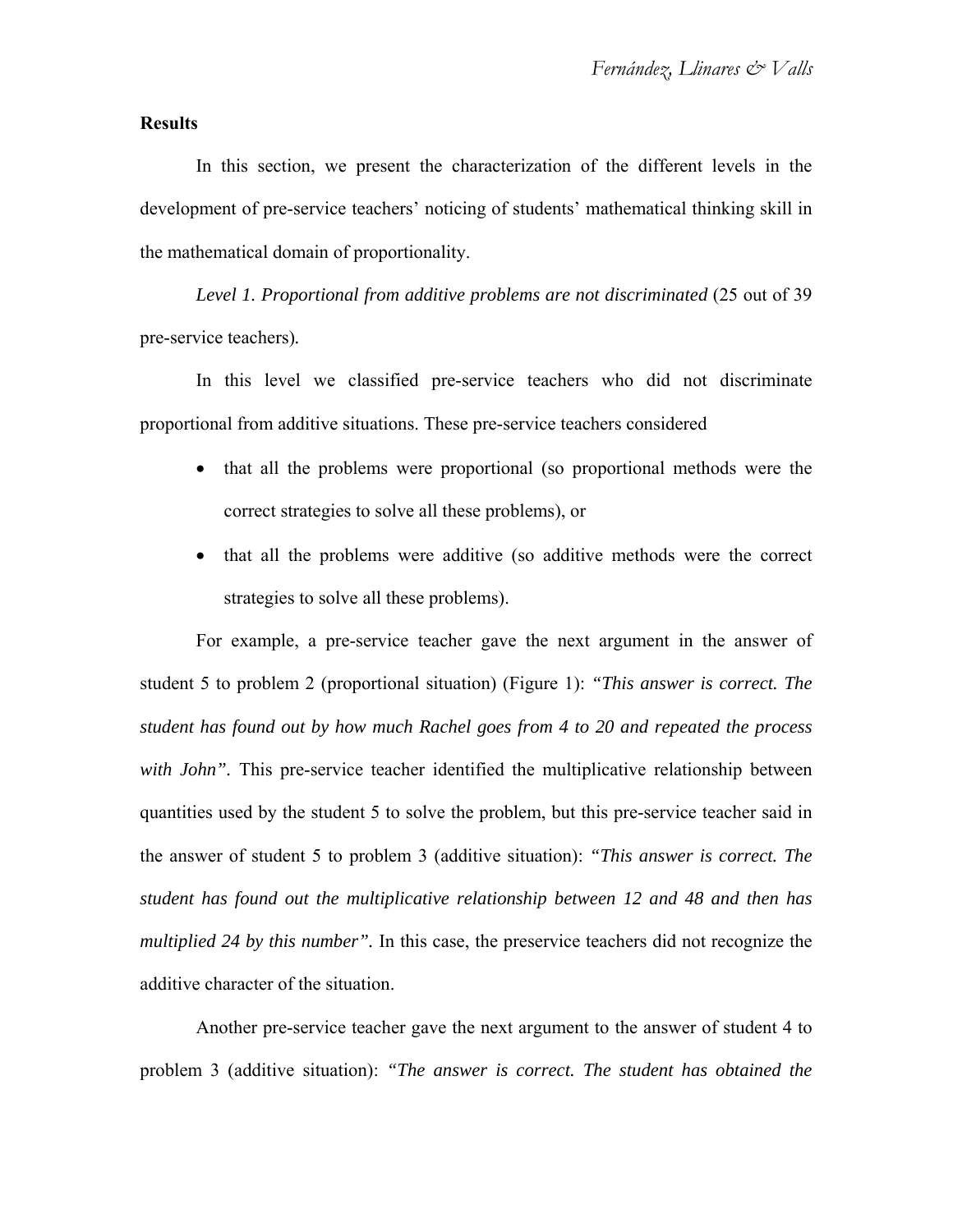*difference between the dolls manufactured by David and Ann. Afterwards, the student has added 48 that are the dolls manufactured by Ann later".* However, when this pre-service teacher interpreted the answer of student 5 to problem 2 (proportional situation), he did it erroneously *"This student has used a correct method and has obtained a correct result. Firstly, the student has computed the difference between the flowers planted by John and Rachel and has obtained 8 flowers. After, taking into account this difference, the student has added this number (8 flowers) to the 20 flowers planted by Rachel obtaining how many flowers has John planted".*

So, both pre-service teachers did not discriminate proportional from additive situations. Pre-service teachers in this level focus their attention on superficial features of the situations and show a lack of mathematical knowledge. As a consequence, their interpretations of students' answers mainly rely on the description of the operations carried out and not on the meanings.

*Level 2. Discriminate proportional from additive problems without identifying the mathematical elements* (2 out of 39 pre-service teachers)*.* 

We classified in this level pre-service teachers who discriminated proportional from additive situations but did not justify the difference between problems taking into account the mathematical elements of the situations. Therefore, these pre-service teachers identified the correctness of the strategies used by students in each type of problem (relating the situation with the strategy used by the student) but without justifying why the strategy is correct or incorrect taking into account the characteristics of the situations.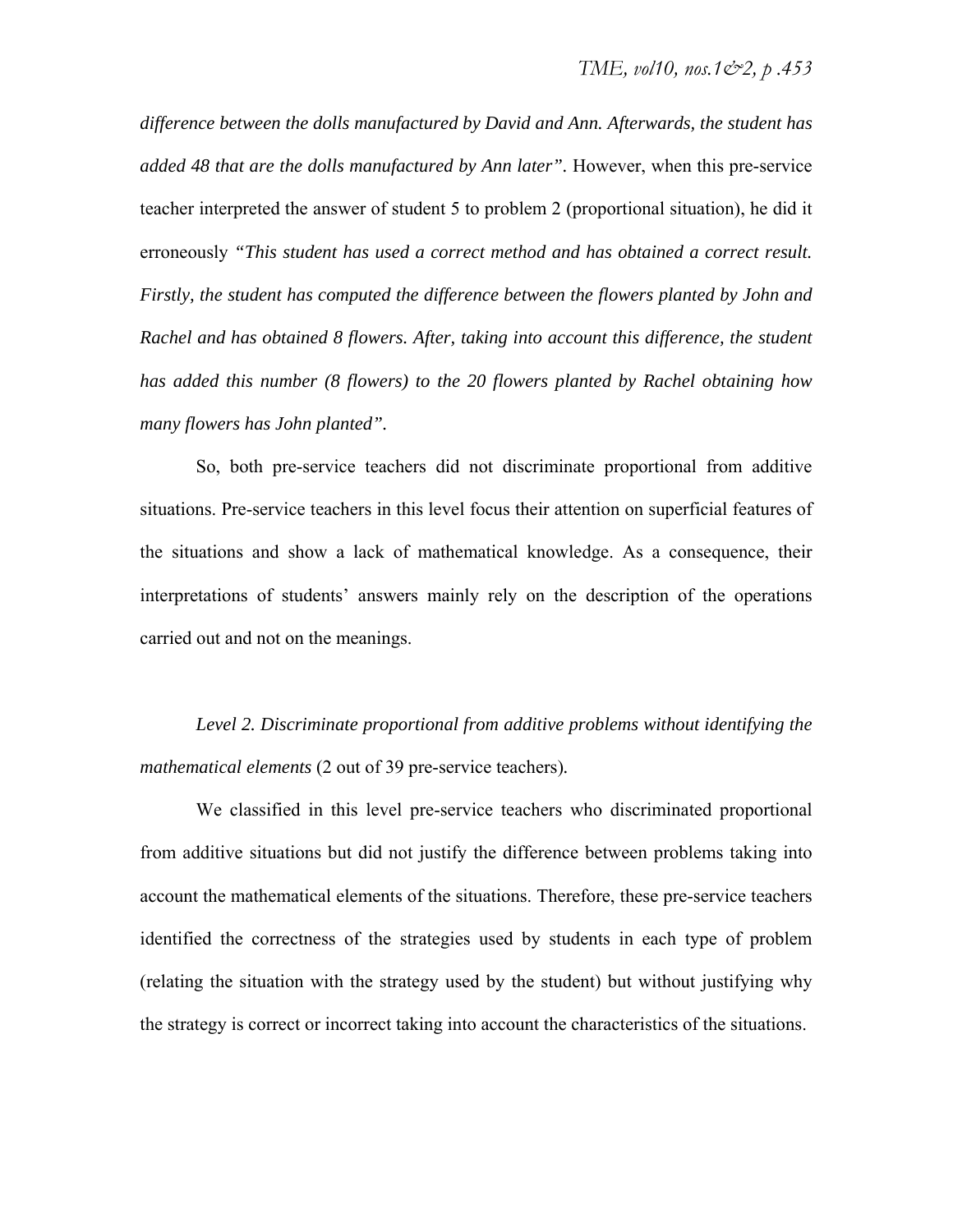For example, a pre-service teacher indicated in the answer of the student 1 to problem 1 (Figure 1): *"The answer is correct. The student has determined how many boxes has Peter loaded, is that, the difference between the boxes loaded by Peter at the end (60 boxes) and the boxes loaded by Peter initially (40 boxes). So, this difference (20 boxes) is also the number of boxes loaded by Tom. So,*  $100 + 20 = 120$ *".* 

Pre-service teachers in this level only describe the operations carried out by students, but, in this case, the descriptions are related to the correctness of the strategy in each type of problem (subject matter knowledge).

*Level 3. Discriminate proportional from additive problems identifying the mathematical elements but without identifying students' profiles* (6 out of 39 pre-service teachers)*.* 

In this level we classified pre-service teachers who discriminated proportional from additive situations justifying the difference between situations taking into account some mathematical elements of the situations. However, these pre-service teachers were not able to identify students' profiles.

For example, a pre-service teacher indicated in the answer of the student 1 to problem 1 (Figure 1): *"The answer is correct. This student has computed the difference between the boxes loaded by Peter initially and later (20 boxes). As the problem said that the two people loaded equally fast but Peter started earlier, 20 are also the boxes loaded by Tom. So the student has added 20 boxes to the boxes loaded for Tom".* This preservice teacher justified the difference between situations with the mathematical elements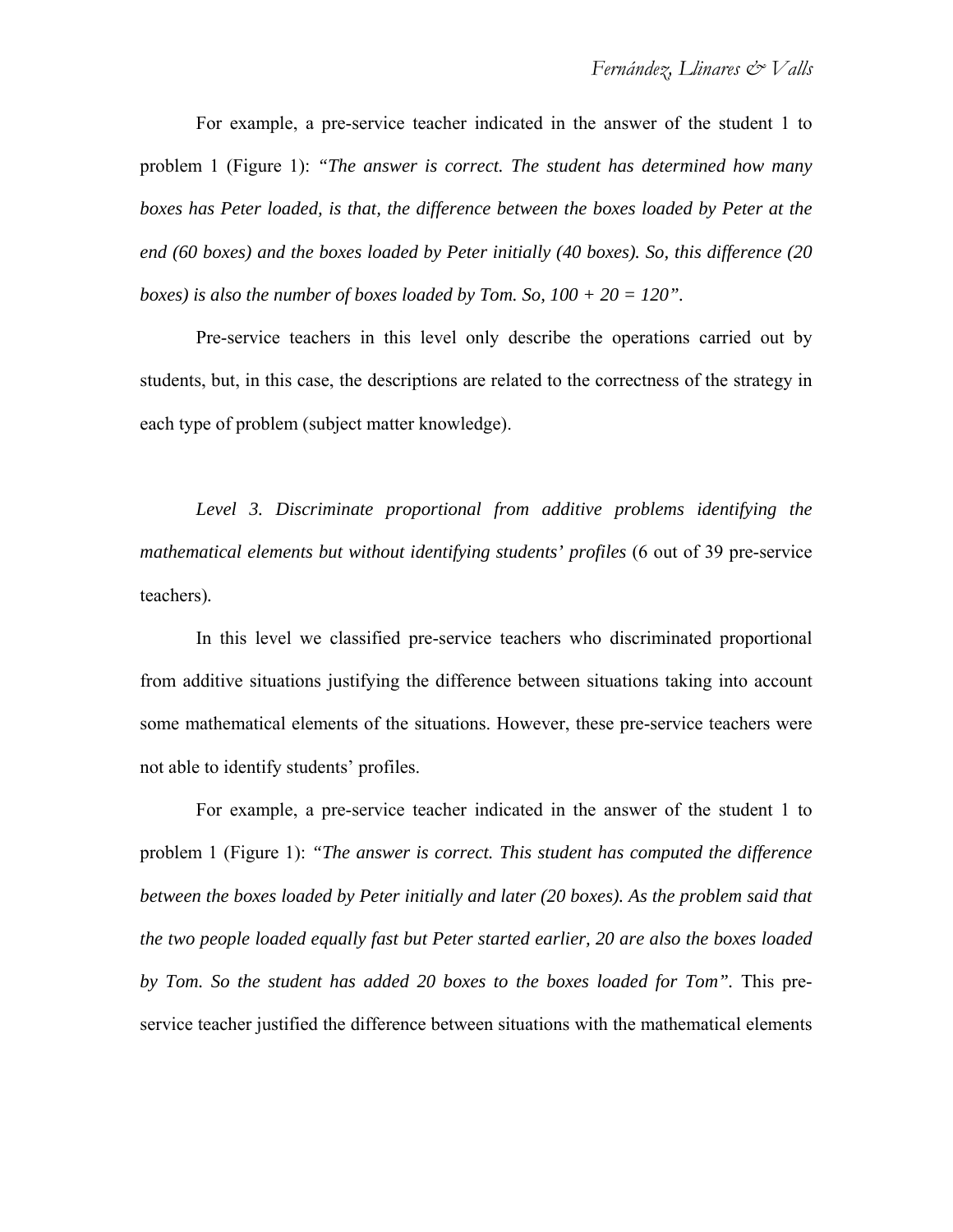of the situations, in that case, mentioning two characteristics of the additive situations: "They loaded equally fast but someone started earlier".

However, these pre-service teachers did not identify students' profiles because they did not relate globally the behavior of each student to the four problems. For example, the pre-service teacher mentioned above identified the behavior of student 3 (student who solve both type of problems correctly): *"this student has solved all the problems correctly"* but this pre-service teacher were not able to identify the behavior of student 4 (student who solve all the problems additively) since he said *"this student has solved problems 1 and 3 (the same type) incorrectly and problems 2 and 4 (other type of problem) correctly*" neither the behavior of student 5 (student who solve all the problems using proportionality) *"this student has solved problems 1 and 3 (the same type) incorrectly and problems 2 and 4 (other type of problem) correctly"* because he/she did not identify that the student used the same strategy regardless the type of problem.

*Level 4. Pre-service teachers who discriminate proportional from additive problems identifying the mathematical elements of the situations and the students' profiles* (3 out of 39 pre-service teachers)*.* 

In this level we classified pre-service teachers who discriminated proportional from additive problems justifying the difference between problems taking into account the mathematical elements of the situations and identifying the students' profiles.

For example, a pre-service teacher indicated in the answer of the student 1 to problem 1 (Figure 1): *"The student has obtained the difference between the two Peter's quantities and used it to obtain the number of boxes loaded by Tom. The answer is*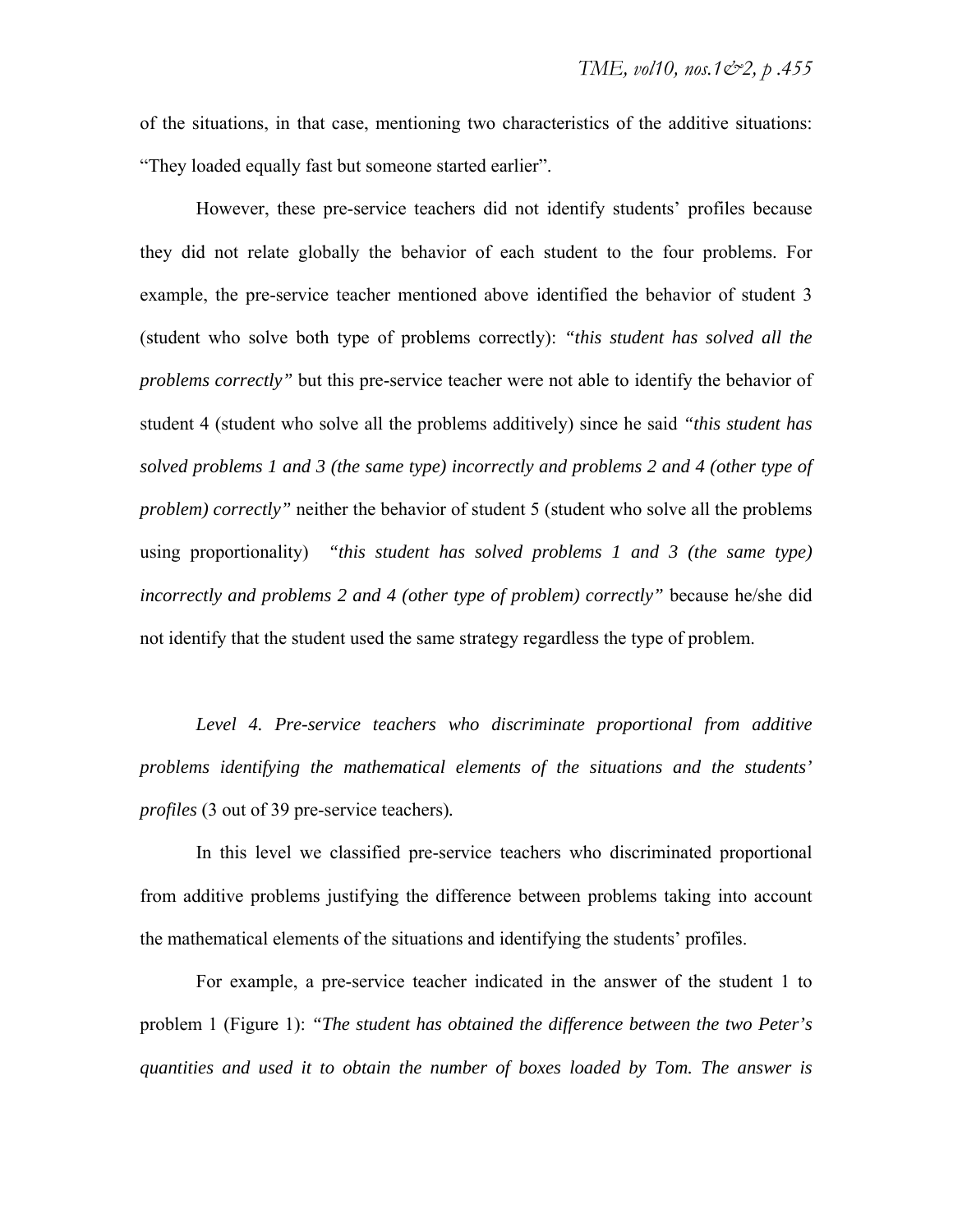*correct because the two people loaded equally fast and the difference has to be the same".* 

This pre-service teacher was able to identify students' profiles. In that way, this pre-service teacher indicated in relation to the answers of student 3 (student who solve all problems correctly) *"this student know the correct methods and apply them in the both type of problems"*, in relation to the answers of student 4 (student who solve all problems additively) *"This student only do correctly the problems where the speed is the same but someone starts earlier or later. This student apply the same method to the both type of problems*" and in relation to the answers of student 5 (student who solve all problems using proportionality) *"this student only do correctly problems where the speed is not the same. This student always applies the same method to all the problems".* Pre-service teachers in this level are able to relate strategies within and across problems in order to see students' overall performance to a certain type of problem focusing on a relation of relations.

#### **DISCUSSION**

Initially, the goal of this research was to characterize what pre-service teachers know about students' mathematical thinking in the context of proportional and nonproportional problem solving before their teaching practices. However, the design of the test allows us to characterize a trajectory of the development of teachers professional noticing of students' mathematical thinking. In the identified trajectory, pre-service teachers moved from the non-recognition of the characteristics of the situations towards the identification of the characteristics of the situations and the strategies used by students and the recognition of students' profiles when solving problems. This last level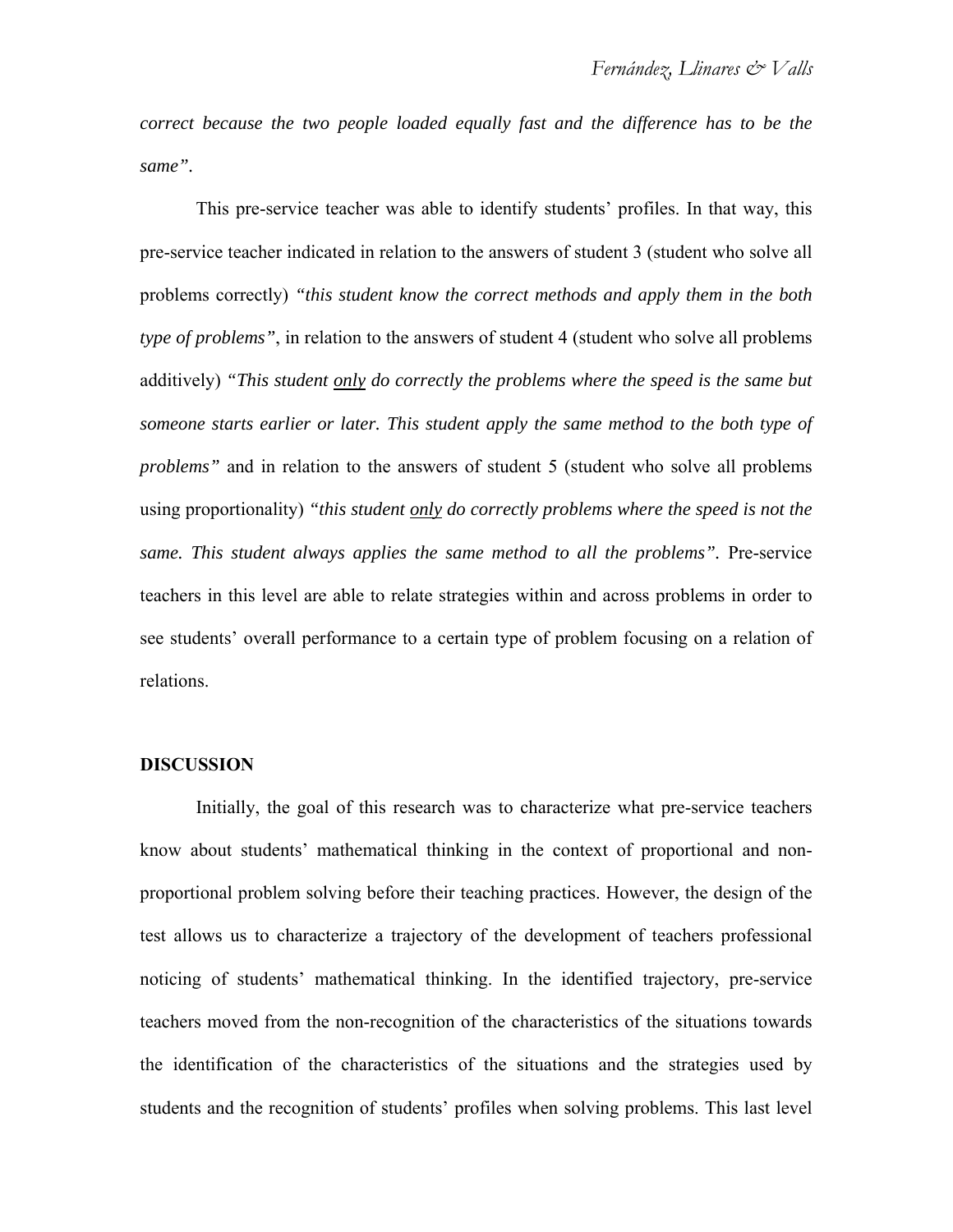shows pre-service teachers' willingness and ability to analyze students' mathematical thinking in relation to the additive and multiplicative situations.

## **The development of a framework to characterize pre-service teachers professional noticing of students' mathematical thinking**

Results show the difficulty of pre-service teachers to identify the relevant aspects of students' mathematical thinking in relation to the students' transition from additive to multiplicative thinking. This difficulty is manifested by pre-service teachers' difficulty in differentiate proportional from non-proportional situations (25 out of 39). This finding indicates a weakness in their own subject-matter knowledge about multiplicative and additive situations. Identifying the mathematical elements of additive and multiplicative situations is the first step to interpret properly students' mathematical thinking during the problem solving.

On the other hand, although some pre-service teachers could recognize the difference between both situations, they had difficulties in justifying why students' answers were or were not correct taking into account the mathematical elements of the situations. Furthermore, they had difficulties in interpreting globally all students' answers. This result shows the complex knowledge that pre-service teachers have to use to identify and interpret the way in which students solve the problems.

Another relevant result is the characterization of pre-service teachers' development of professional noticing of students' mathematical thinking. A framework consisted of four levels characterizing the development of this skill has been built. The transition from level 1 to 2 is determined when pre-service teachers are capable of analyzing the characteristics of situations to discriminate both types of problems. In level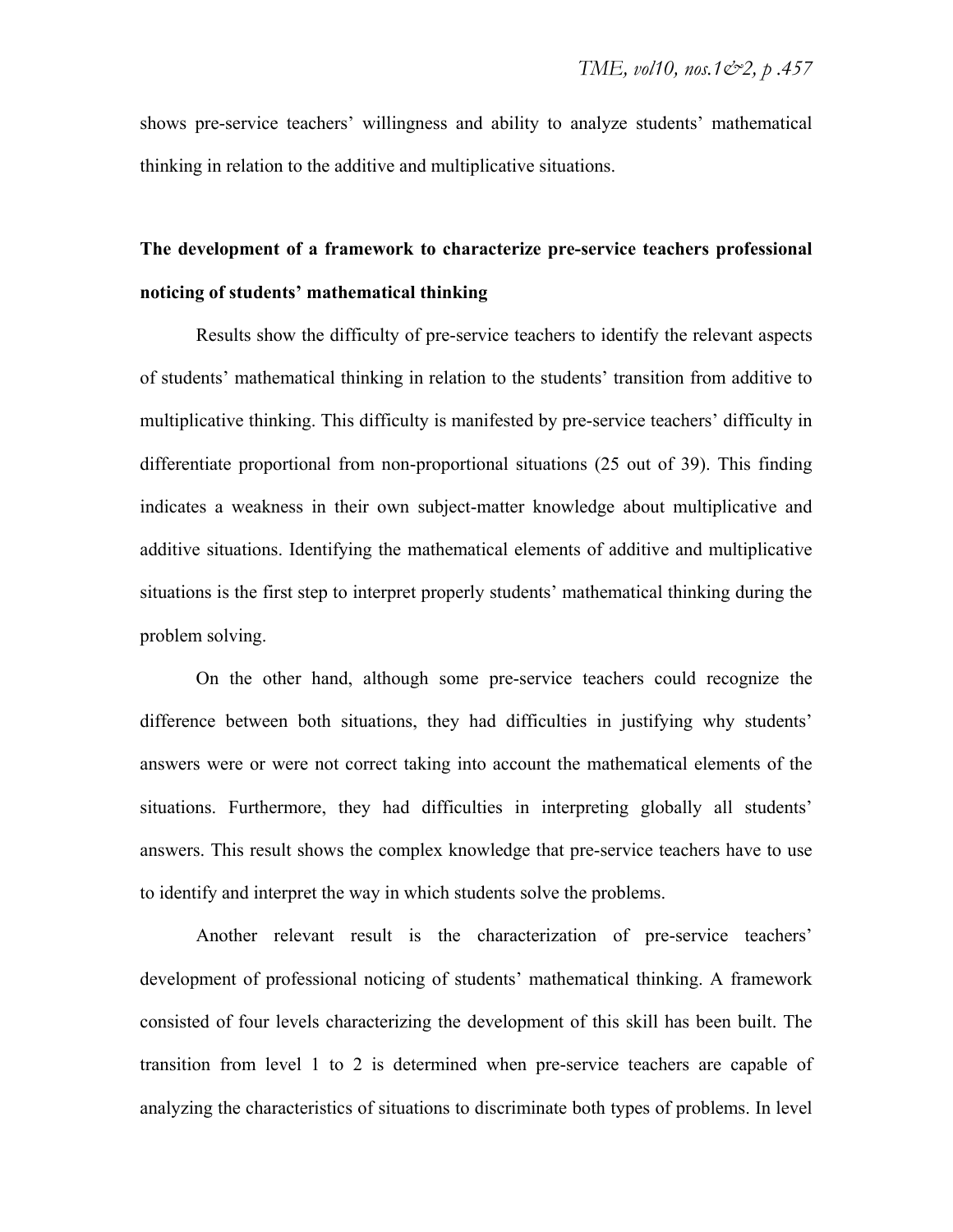2, pre-service teachers focus on the correctness of students' answers and tend to accept students' correct answers as evidence of understanding without making specific inferences about what or how students were or were not understand. The transition from level 2 to 3 is determined when pre-service teachers are capable to relate students' strategies with the characteristics of the problems justifying through the mathematical elements if the strategy is correct or incorrect. That is to say, pre-service teachers look beyond the surface of the student's answer. Finally, the transition from level 3 to 4 is determined when pre-service teachers are able to see student's overall performance to a certain type of problem. That is to say, pre-service teachers are able to relate strategies within and across problems in order to see how those strategies are related to other groups of problems. In this case, pre-service teachers display a greater attention towards the meaning of students' mathematical thinking rather than towards some surface features. Finally, the fact that some pre-service teacher focus on individual answers rather that characterizing the students' profiles could be related with the design of the task. For further researches, it is necessary to formulate more specific questions that address preservice teachers to examine all the answers provided by each student to the four problems as a whole.

The different levels identified and the transition between them show how preservice teachers professional noticing of students' mathematical thinking is developed and therefore, it allows us to begin to understand pre-service teachers learning (Figure 2). The key elements in this framework are how pre-service teacher use the evidence (students actions/operations) to describe what or how the student is thinking, and how they generate an explanation of what the student knows or thinks providing or not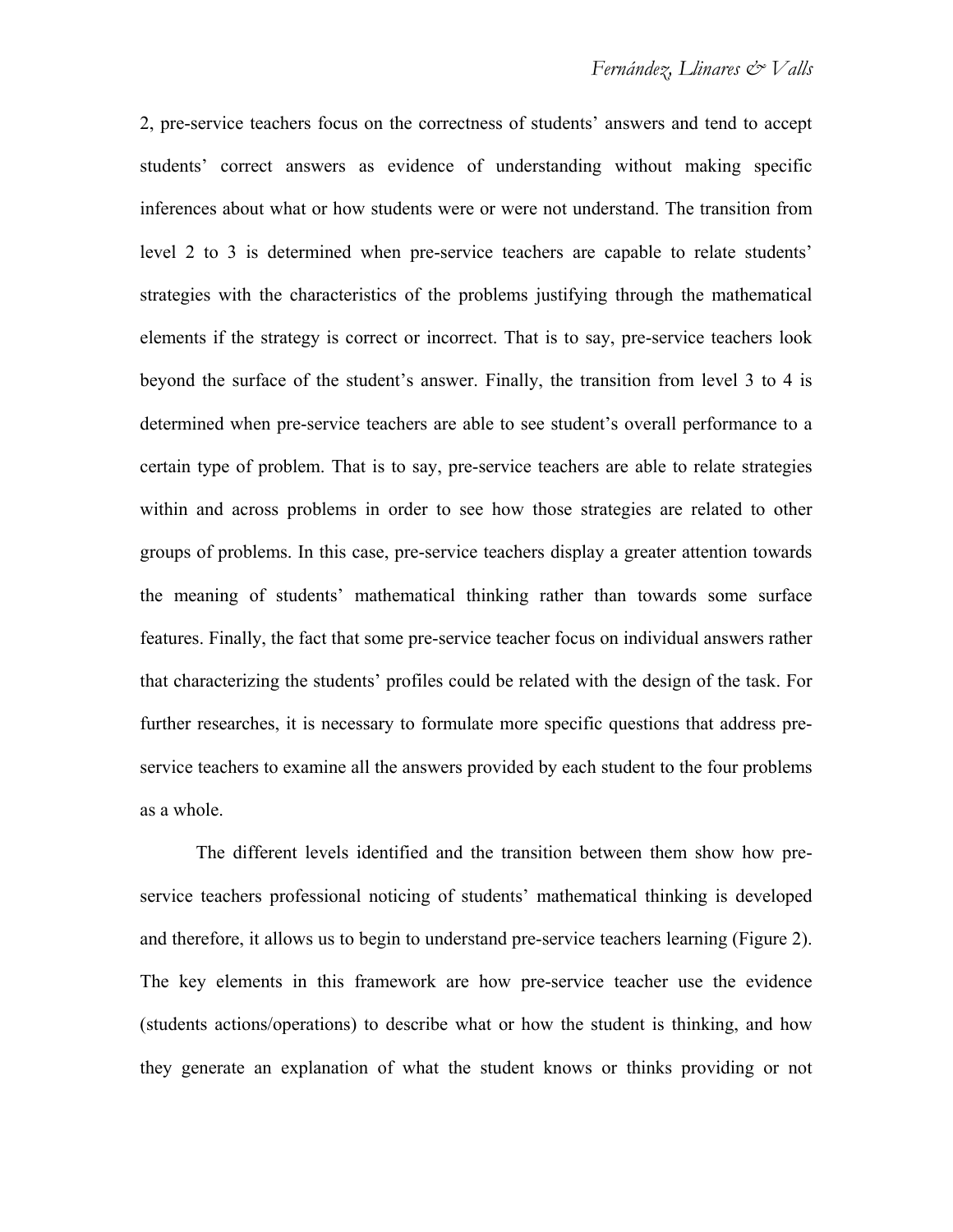evidence to support the explanation. The characteristics of this framework are similar to rubrics in the description of how pre-service teacher build a model of student thinking in a context of prediction assessments (Norton et al., 2011).



Figure 2. A framework to characterize pre-service teachers' professional noticing of students' mathematical thinking in the context of proportionality

The different levels in the framework support the idea that the subject-matter knowledge is necessary for teaching, but it is not a sufficient condition because teachers need to interpret the students' behavior in problem solving situations using their understanding of mathematical knowledge (Crespo, 2000). Constructing a model for learning to notice students' thinking, such as the framework presented, implies to focus on the organized knowledge about problems and on the range of strategies used by students to solve the problems (Franke & Kazemi, 2001).

In a previous research, van Es (2010) also provided a framework for learning to notice the student thinking articulating two central features of noticing: what teachers notice and how teachers notice. Van Es generated this framework using meetings with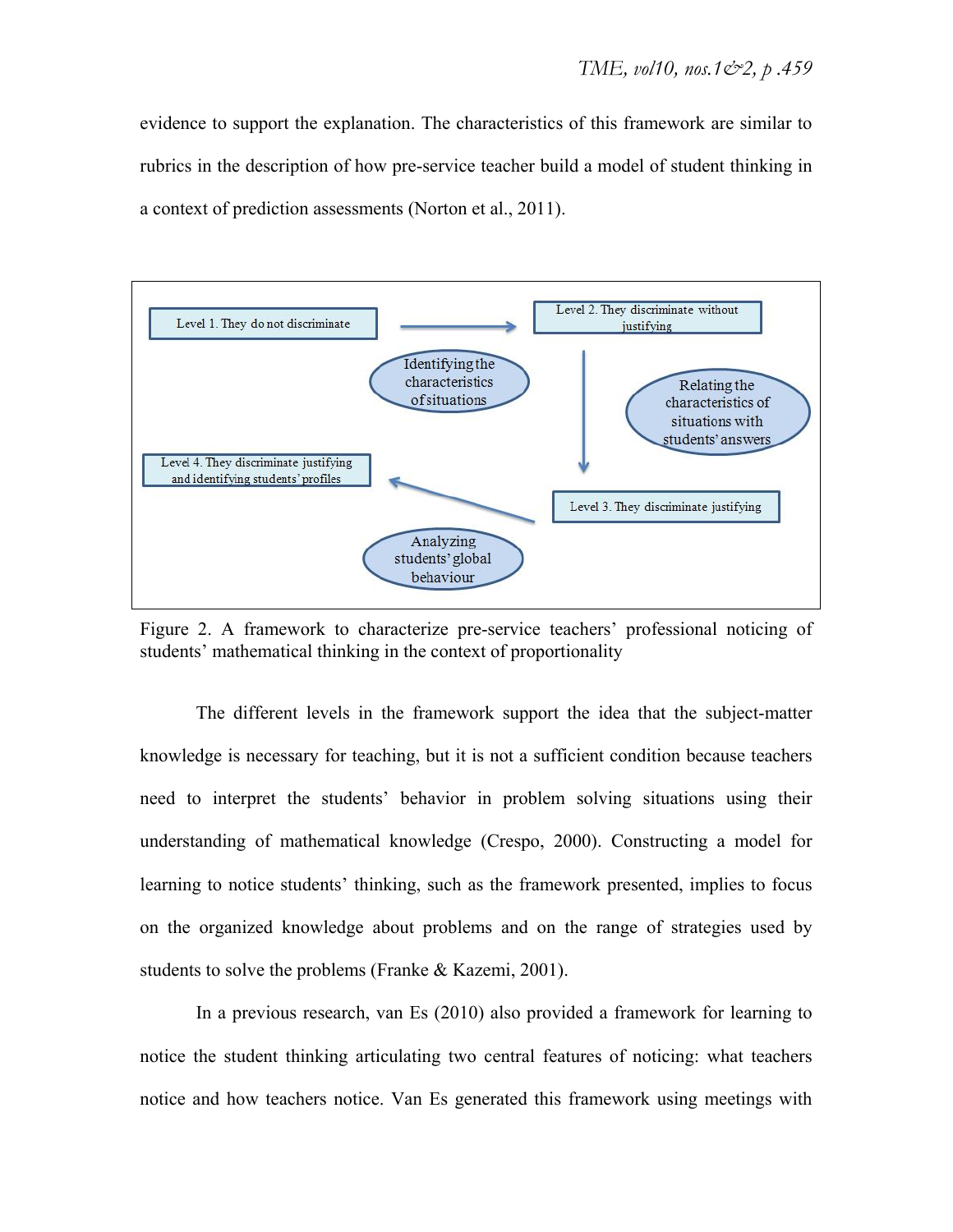seven elementary school teachers in which each teacher shared clips from his or her own classroom and discussed aspects of the lesson. Although van Es study and our research use different evidences and come from different contexts, it is possible to identify some features that provide insights about the noticing construct and its development. One of the relevant aspects showed in the two researches is how teachers or pre-service teachers go from a baseline to extent the noticing skill indicating how teachers/pre-service teachers go from noticing superficial aspects to consider the connections between different relevant aspects and meanings. However, there are also differences between the two frameworks: the role played by the mathematical content knowledge in the noticing skill and how it is integrated (as we have shown in the translation from one level to the next).

This framework should be considered as an initial approach to the characterization of the development of noticing. However, it points out two additional aspects that we should be considered. Firstly, the emergence of this framework is linked to a specific type of problems. Therefore, it is necessary more researches using different types of problems to extend and to validate this framework and this approach. Secondly, in the context of mathematics teacher education programs we could complement the written test (the questionnaire) with students' interviews.

## **Teacher education, problem solving and the development of the teacher's noticing skill**

A goal in mathematics teacher education is the development of pre-service teachers' ability to model the student's thinking and to use evidences from the students' behavior when solving problems to construct this model (Norton et al., 2011). However, if pre-service teachers have a lack of content knowledge in solving the mathematical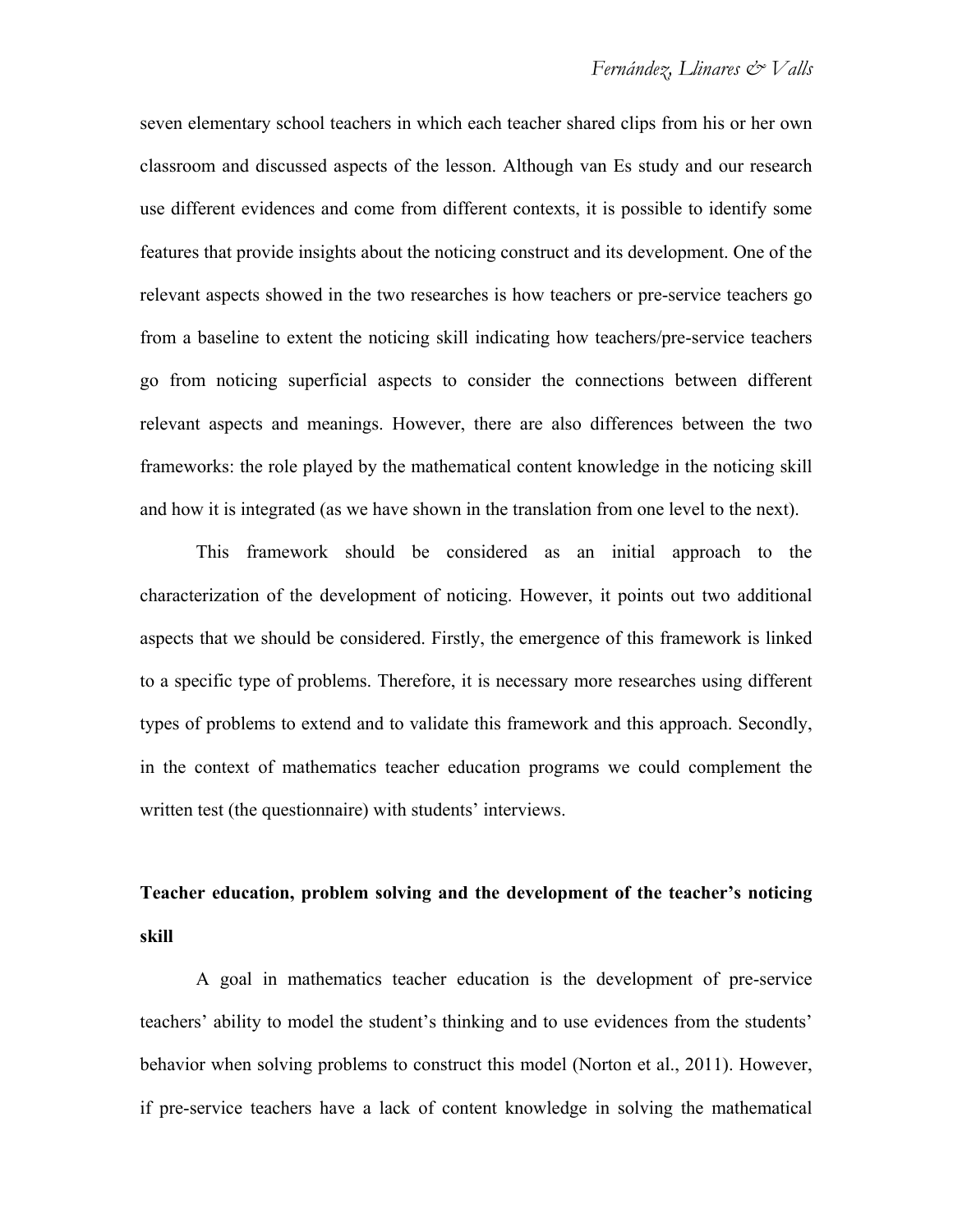tasks, they could have difficulties in building an appropriate model of the students' mathematical thinking. This is the case of pre-service teachers who did not differentiate the additive and multiplicative relations in the situations proposed in our study. As a consequence, the first level in the development of teachers' professional noticing of students' mathematical thinking is defined by the understanding of the mathematical knowledge. So, an aspect of pre-service teacher's content knowledge for teaching in the context of multiplicative and additive situations is related to the discrimination between proportional and non-proportional relationships. It is possible that the lack of knowledge that pre-service teachers have about proportionality may be due to the way in which proportionality is often taught at schools in which there is an over-use of missing-value problems and an overemphasis on routine solving processes (De Bock, Van Dooren, Janssens, & Verschaffel, 2007).

Since the proportionality is more than a four-term relation, in order to pre-service teachers could develop a professional noticing, it is necessary that they extend their understanding and consider other features of proportionality such as straight line graphs passing through the origin and the constant slope of such graphs identified with the coefficient of proportionality when it is adopting a functional approach. The differences between proportional and non-proportional situations should be another feature. Whether a good problem solver in a given domain is one who knows the connections between the different mathematical parts, a teacher who wants to interpret the students' mathematical thinking during a problem solving situation in the classroom also needs to know the mathematical structure of the domain. In this case a lack of pre-service teacher's content knowledge could limit his/her ability to model the student thinking. In this way, this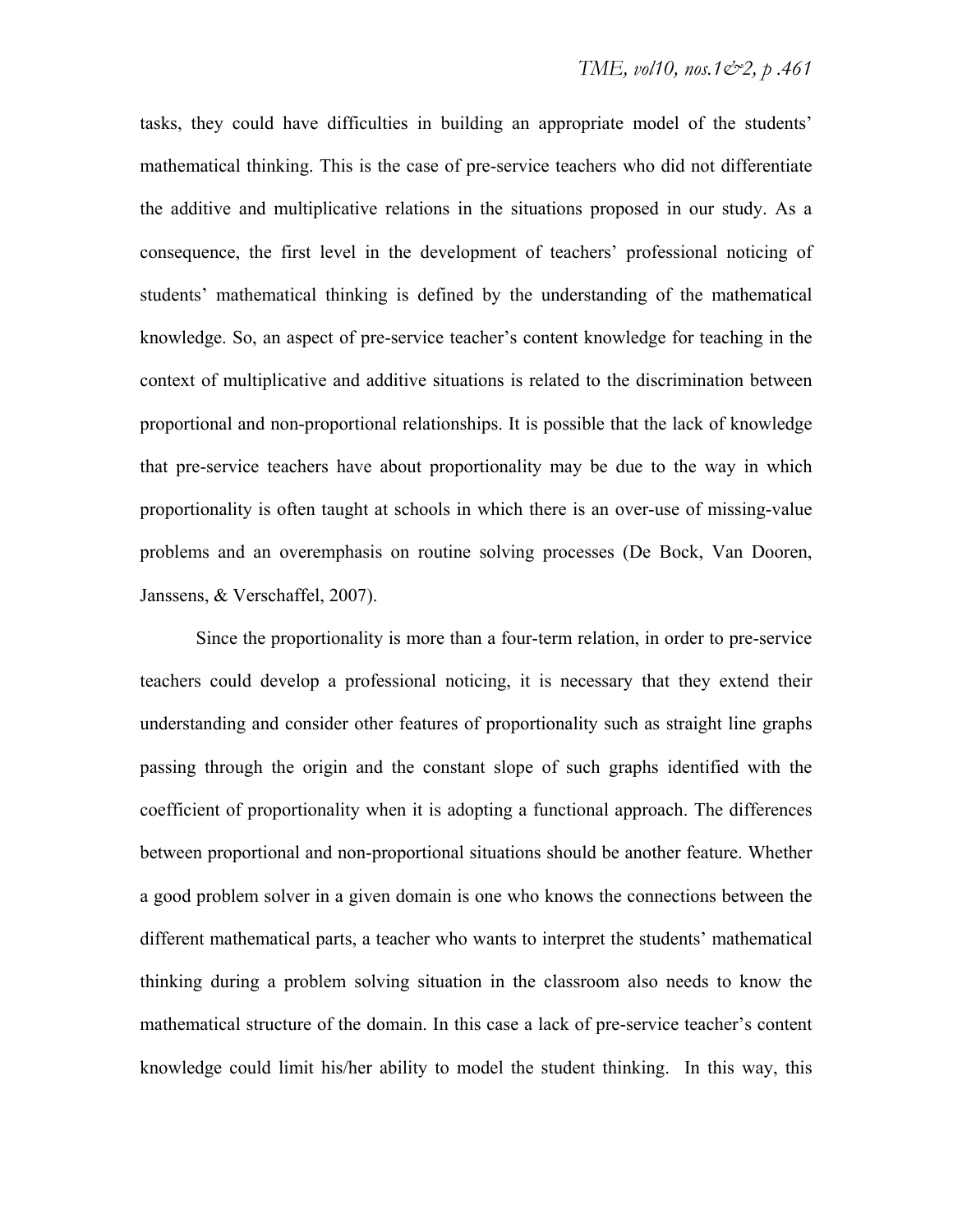study examines pre-service teachers' capacities needed to make sense students' thinking about proportionality.

If teacher education programs require pre-service teachers to notice students' mathematical thinking in problem solving contexts then we should make an effort to document what is what prospective teachers notice in different mathematical domains and how the development of this skill could be characterized. Previous studies in initial mathematics teacher programs have reported improvements in noticing, going from a descriptive and evaluative noticing towards a more analytic and interpretative one (Crespo, 2000; Norton et al., 2011; van Es & Sherin, 2002). Furthermore, some studies underlined the benefits of teachers' discussions about students' written work. In a previous experience, seven prospective secondary school mathematics teachers solved the task proposed in this study and discussed it in an on-line debate (Fernández, Llinares, & Valls, 2012). Although, initially, prospective teachers had difficulties attending and interpreting the students' mathematical thinking in the domain of multiplicative and additive structures, when prospective teachers with a lower level of noticing interacted with other with a higher level of noticing in an on-line discussion, they changed their interpretations to reach mutual understanding. This process led prospective teachers with a lower level of noticing to develop a new understanding of students' mathematical thinking. From these preliminaries findings, we hypothesized that teachers could develop ways to elicit and listen to students' mathematical thinking when they focus their discussion on the students' written work. In this sense, focusing on students' written work remains an instrument for relating mathematics knowledge and students' mathematical thinking.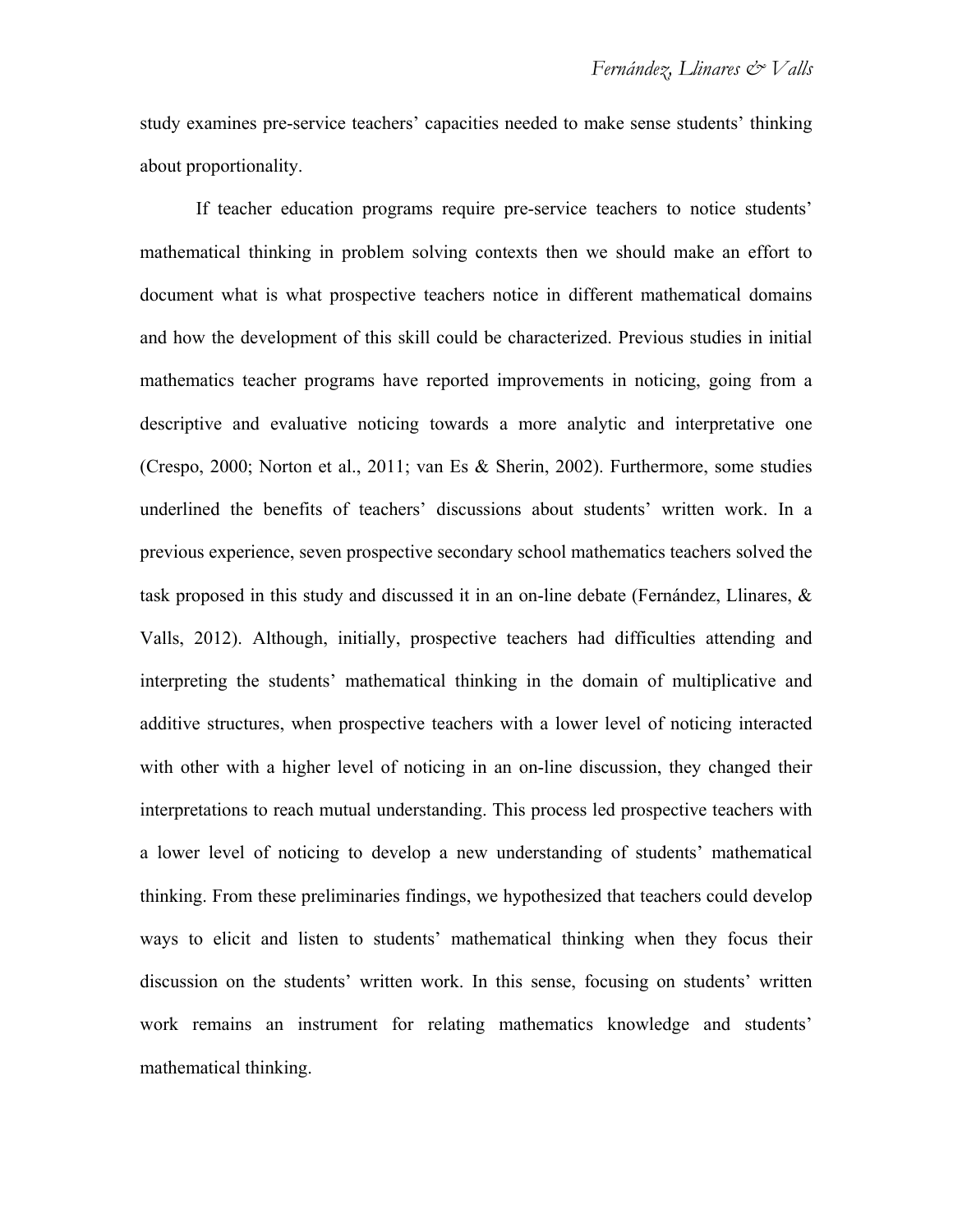Our findings also provide additional information for the design of materials in teacher training programs that take into account the characteristics of pre-service teachers' learning and their understanding of proportionality (Ben-Chaim, Keret, & Ilany, 2007). In this sense, the instrument used in this research could be adapted as teaching material to create opportunities for the learning of pre-service teachers. These opportunities of learning should be focused on the development of pre-service teachers' skills to identify and interpret student's written work. In fact, a characteristic of our research instrument is that it is based on the details of students thinking and it is elaborated from the research based on students' understanding of additive and multiplicative structures (Fernández & Llinares, 2012-a; Van Dooren et al., 2010). So, firstly, pre-service teachers could solve the different problems and discuss on the possible different answers. Secondly, they could share the interpretations of students' solutions to the problem discussing on the mathematical understanding of each strategy and how particular strategies were elicited.

#### **Acknowledgements**

- 1. The research reported here has been financed in part by Ministerio de Educación y Ciencia, Dirección General de Investigación, Spain, under Grants no. EDU2008-04583, nº EDU2011- 27288 and in part by the Universidad de Alicante (Spain) under proyecto emergente nº GRE10-10.
- 2. An earlier version of this paper was presented as a research report at XV SEIEM- Ciudad Real, Spain. September 2011.

#### **References**

Ben-Chaim, D., Keret, Y., & Ilany, B. (2007). Designing and implementing authentic investigative proportional reasoning tasks: The impacts on preservice mathematics teaches' content and pedagogical knowledge and attitudes. *Journal of Mathematics Teacher Education, 10* (4-6), 333-340.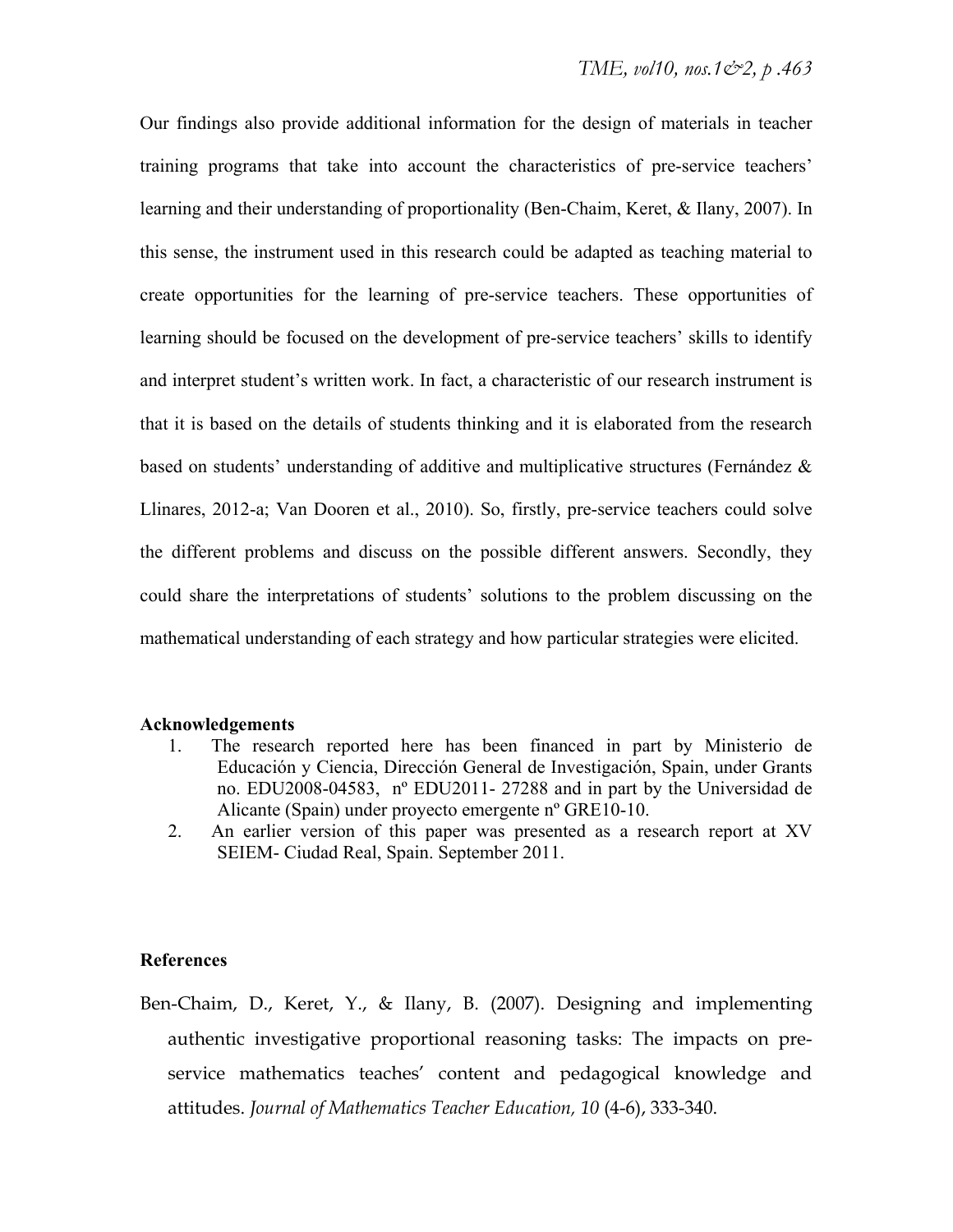- Callejo, M.L., Valls, J., & Llinares, S. (2010). Aprender a mirar con sentido situaciones de enseñanza de las matemáticas. In M. Moreno, A. Estrada, J. Carrillo, & T. Sierra (eds.), *Investigación en Educación Matemática. Comunicación a los grupos de investigación. Seminario conocimiento profesional del profesor. XIV simposio de la SEIEM.* Lérida.
- Chamberlin, M. (2005). Teachers' discussions of students' thinking: meeting the challenge of attending to students' thinking. *Journal of Mathematics Teacher Education, 8*, 141-170.
- Clark, F. B., & Kamii, C. (1996). Identification of multiplicative thinking in children in grades 1-5. *Journal for Research in Mathematics Education, 27,* 41-51.
- Crespo, S. (2000). Seeing more tan right and wrong answers: prospective teachers' interpretations of students' mathematical work. *Journal of Mathematics Teacher Education, 3,* 155-181.
- De Bock, D., Van Dooren, W., Janssens, D., & Verschaffel, L. (2007). *The Ilussion of Linearity. From Analysis to Improvement.* Springer: New York.
- Eisenhardt, S., Fisher, M., Schack, E., Tassell, J., & Thomas, J. (2011). Noticing numeracy Now  $(N^3)$ : A collaborative research project to develop preservice teachers' abilities to professionally notice children's mathematical thinking. In S. Reeder, (Ed.). *Proceedings of the 38th Annual Meeting of the Research Council on Mathematics Learning 2011* (1-8). Cincinnati, OH.
- Fernández, C., & Llinares, S. (2012-a). Características del desarrollo del razonamiento proporcional en la educación primaria y secundaria. *Enseñanza de las Ciencias, 30*(1), 129-142.
- Fernández, C., & Llinares, S. (2012-b). Relaciones implicativas entre las estrategias empleadas en la resolución de situaciones lineales y no lineales. *RELIME-Revista Latinoamericana de Investigación en Matemática Educativa*, *15*(1), 9-33.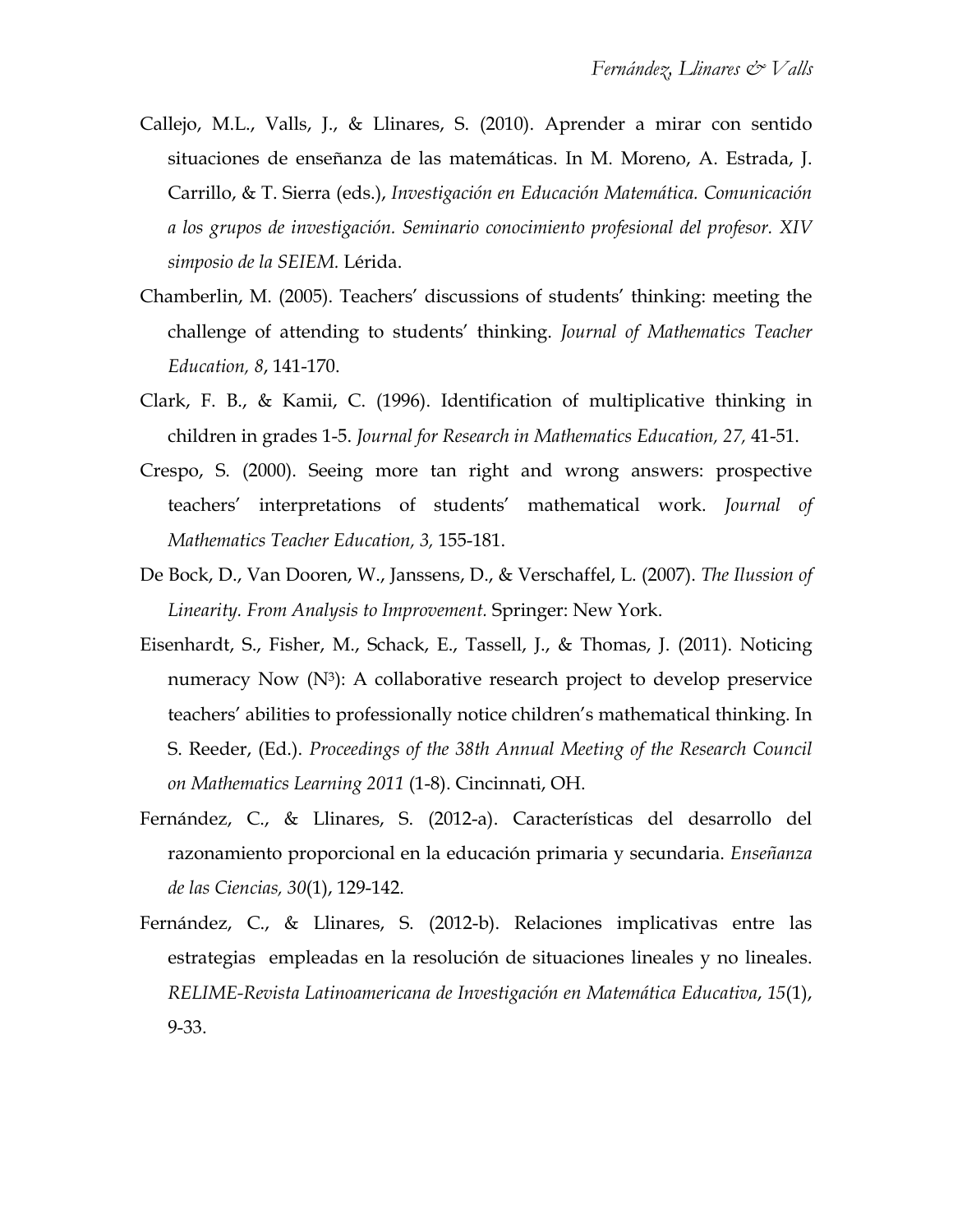- Fernández, C., & Llinares, S. (2011). De la estructura aditiva a la multiplicativa: Efecto de dos variables en el desarrollo del razonamiento proporcional. *Infancia & Aprendizaje, 34*(1), 67-80.
- Fernández, C., Llinares, S., Van Dooren, W., De Bock, D., & Verschaffel, L. (2011 a). Effect of number structure and nature of quantities on secondary school students' proportional reasoning. *Studia psychologica, 53*(1), 69-81.
- Fernández, C., Llinares, S., Van Dooren, W., De Bock, D., & Verschaffel, L. (2011 b). The development of students' use of additive and proportional methods along primary and secondary school. *European Journal of Psycholgy of Education,* DOI 10.1007/s10212‐011‐0087‐0.
- Fernández, C., Llinares, S., Valls, J. (2011). Learning to notice the students' mathematical thinking through online discussions. *ZDM, Mathematics Education,* DOI 10.1007/s11858‐012‐0425‐y
- Franke, M.L., & Kazemi, E. (2001). Learning to teach mathematics: Focus on student thinking. *Theory Into Practice, 40*(2), 102–109.
- Hart, K. (1988). Ratio and proportion. In J. Hiebert, & M. Behr (Eds.), *Number concepts and operations in the middle grades* (pp. 198-219). Reston, VA: National Council of Teachers of Mathematics and Erlbaum.
- Hiebert, J., Morris, A.K., Berk, D., & Jansen, A. (2007). Preparing teachers to learn from teaching*. Journal of Teacher Education, 58*, 47-61.
- Hill, H. C., Ball, D. L., & Schilling, S. G. (2008). Unpacking pedagogical content knowledge: Conceptualizing and measuring teachers' topic-specific knowledge of students. *Journal for Research in Mathematics Education, 39*(4), 372–400.
- Hines, E., & McMahon, M. (2005). Interpreting middle school students' proportional reasoning strategies: Observations from preservice teachers. *School and Science mathematics, 105*(2), February, 88-105.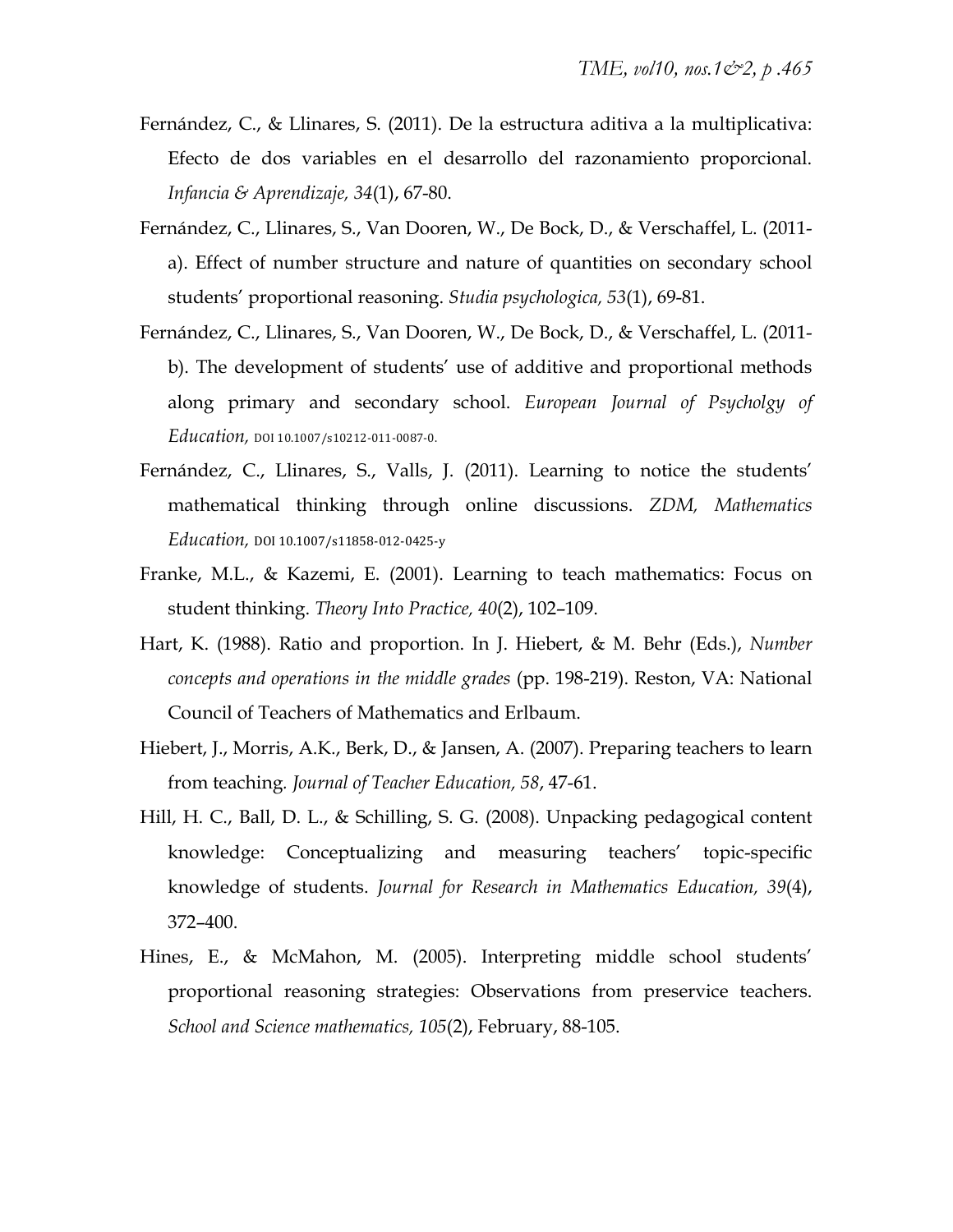- Jacobs, V.R., Lamb, L.C., & Philipp, R. (2010). Professional noticing of children's mathematical thinking. *Journal for Research in Mathematics Education, 41*(2), 169-202.
- Lamon, S. (2007). Rational numbers and proportional reasoning: Toward a theoretical framework for research. In K. Lester Jr. (Ed.), *Second handbook of research on mathematics teaching and learning* (pp. 629–667). Charlotte, NC: Information Age Publishing.
- Lobato, J., Hawley, Ch., Druken, B., & Jacobson (2011). Middle school teachers' knowledge of proportional reasoning for teaching. Paper presented at Symposium *Extending, Expanding and Applying the Construct of Mathematical Knowledge for Teaching*, at the Annual Meeting of the American Educational Research Association, New Orelans, April.
- Llinares, S., & Krainer, K. (2006). Mathematics (student) teachers and teacher educators as learners. In A. Gutierrez & P. Boero (eds.), *Handbook of Research on the Psychology of mathematics Education: Past, Present and Future* (pp. 429- 459). Sense Publishers: Rotterdam/Taipei.
- Mason, J. (2002). *Researching your own practice. The discipline of noticing*. Londres: Routhledge Falmer.
- Misailidou, C., & Williams, J. (2003). Diagnostic assessment of children's proportional reasoning. *Journal of Mathematical Behavior, 22,* 335-368.
- Norton, A., McCloskey, A., & Hudson, R. (2011). Prediction assessments: using video-based predictions to assess prospective teachers' knowledge of students' mathematical thinking. *Journal of Mathematics Teacher Education,* DOI 10.1007/s10857-011-9181-0.
- Schifter, D. (2001). Learning to see the invisible: What skills and knowledge are needed to engage with students' mathematical ideas? In T. Wood, B.S. Nelson, & J. Warfield (Eds.), *Beyond classical pedagogy: Teaching elementary school mathematics* (pp. 109–134). Mahwah, NJ: Lawrence Erlbaum Associates, Inc.